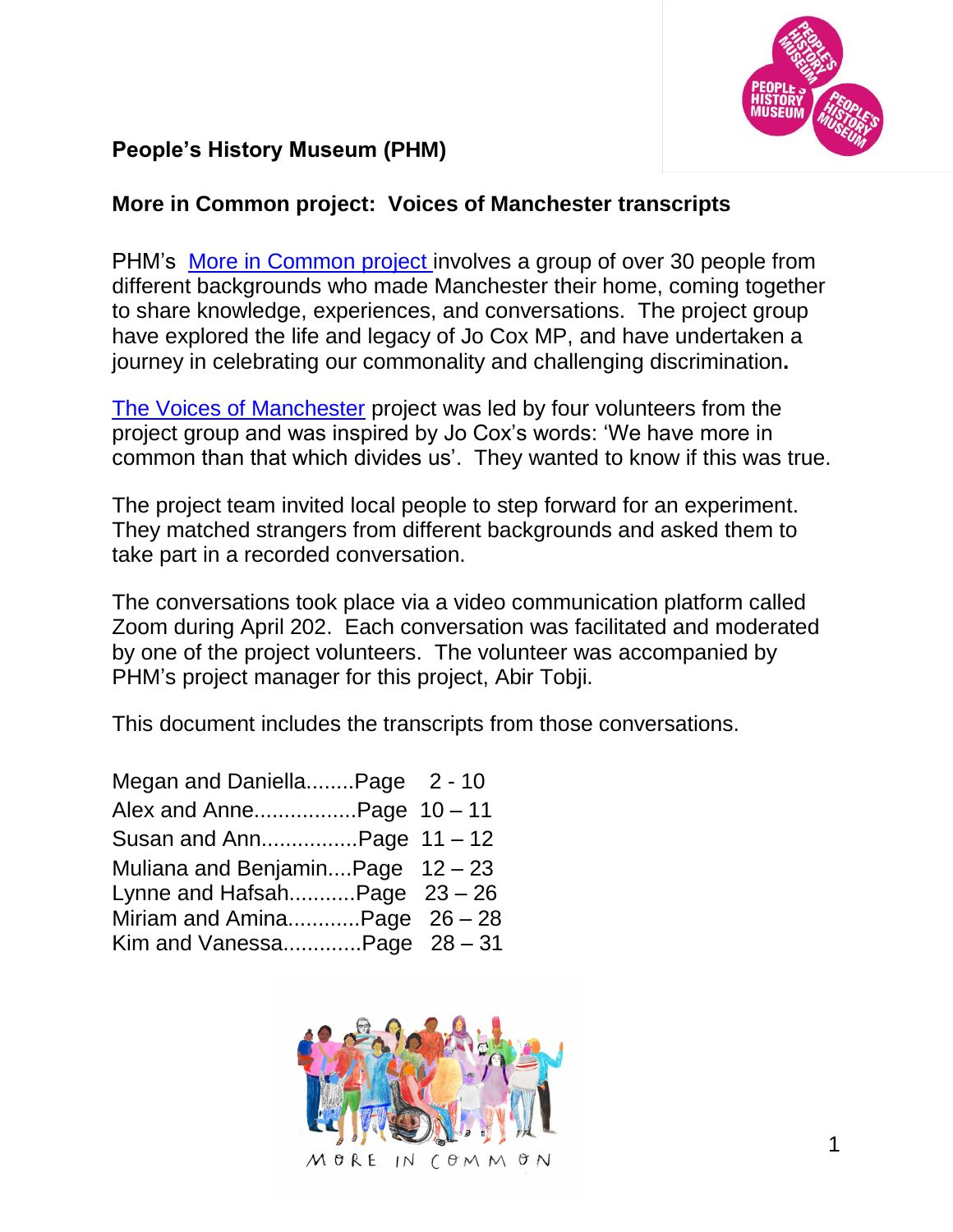**Conversations between:** Megan and Daniella. **Moderator:** Roger. Date of Interview: 9 April 2021. **Transcriber:** Roger. **Overseen by PHM staff:** Abir Tobji (More in Culture Labs Project Manager).

**Megan**: What would be really nice would be to be able to donate the food somewhere - and this year I've been really lucky. I've actually just moved to Manchester at the end of November - well, I'm in Salford - but where I've moved, we've got a community garden and so there's an allotment there that everybody is growing vegetables so I've been given an allotment bed which is a much bigger space to grow so potentially it would have the opportunity to grow enough that there would be significant amounts to donate. So that's a really good idea. Do you know of anywhere in Manchester that would be good to donate to?

**Daniella**: Oh there's masses of places in Manchester. I was just about to pick up on what you're saying but in a roundaboutish way. So, one of the things I can hear in what you're saying - I'm very much about that because of my background - I'm very much about giving back and that's kind of personally informed because of my background… Do you not think that you could then probably be a great encourager within your community to draw people in to, you know, become more passionate about that? Because I can hear that. For instance, younger I had a bit of time within residential care so I went back when I got older and I went and delivered drama workshops and stuff so what I could hear in what you were saying was that need and that want to give back...

**Megan:** Yeah, absolutely. It's so frustrating with lockdown because it's really hard to kind of meet the community at the moment. We've got all these neighbours that we would probably be having summer parties if it wasn't for lockdown. I thought, you know, the community garden would be a nice way to meet the rest of the neighbours and then hopefully the wider community too.

**Megan**: [...] Because there's one thing that I've found since moving here, I've felt a bit disconnected to the wider community. I've just been living within these four walls.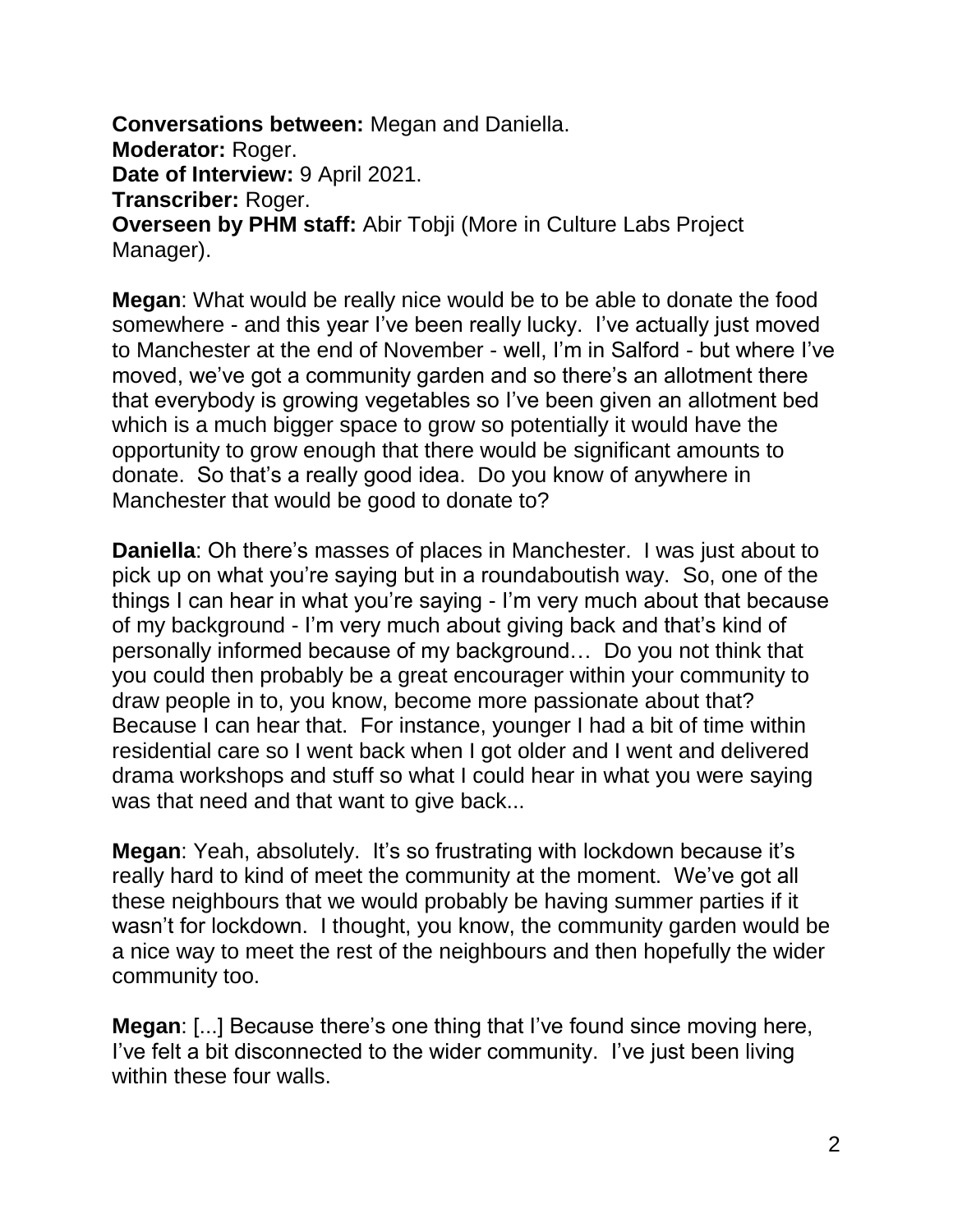**Daniella**: I probably will be able to - you know as the lockdown eases – help you with. Because I think that's something that's always been kind of at the core of me, you know I am very interested in the community because it's important, we've all got to share the same space and live together [...] One of the things that I noticed for instance in my particular avenue, I'm quite well connected with the neighbours. Just who I am - 'Hiya love you all right?' I used to go in my neighbour – she doesn't live there any more – who was like in her 80s, and I'd go and sit and have a brew with her, you know, a natter, and what you find is, but not just older people, you've got a lot of people who are isolated, prior to lockdown, prior to Covid, and one of my main things was always considering older people who were isolated, but there are also a lot of younger people who are also isolated and what I find is that people tend to cover either the older people or the young people. What about the people in the middle?

**Megan:** Mmm, yeah, it's really true. Tell me more about your community and how you're involved with it.

**Daniella**: Ok. So now where I live on the other side of town, around the corner from the City ground again, but I lived somewhere called Hulme which isn't that far from Salford, and when I lived in Hulme I didn't live far from a centre called... well, it's now called the Z-Arts Centre, which is quite a big community space which is open to the public. It's been there for donkey's years and they do quite a lot of performance based projects, and that, there. So when I was younger – I've got two children by the way – but when I was younger, I was 19 I had my daughter, I was still personally feeding her, and they had a project on which was an exhibition of a West Indian front room and I was the curator on that exhibition. It worked well because I didn't live far, I was feeding my daughter, I could push her in the pram because it was literally like a living room, erm, and from there on I did stewarding which was basically – I was studying performing arts at the time but being a steward allowed me access to the other side of the audience. So when I was studying I was studying performing arts as an actress, so that was one side of the stage, but being a steward allowed me the access to see what the general public, the issues that they faced, whether it be seating or... just... I was able to access both sides. Then I became kind of heavily involved within the community.

At the same time, if I take you back a little further than that, when I was in residential care I met a man who greatly believed in my ability from being young and they basically took me to various exclusion schools and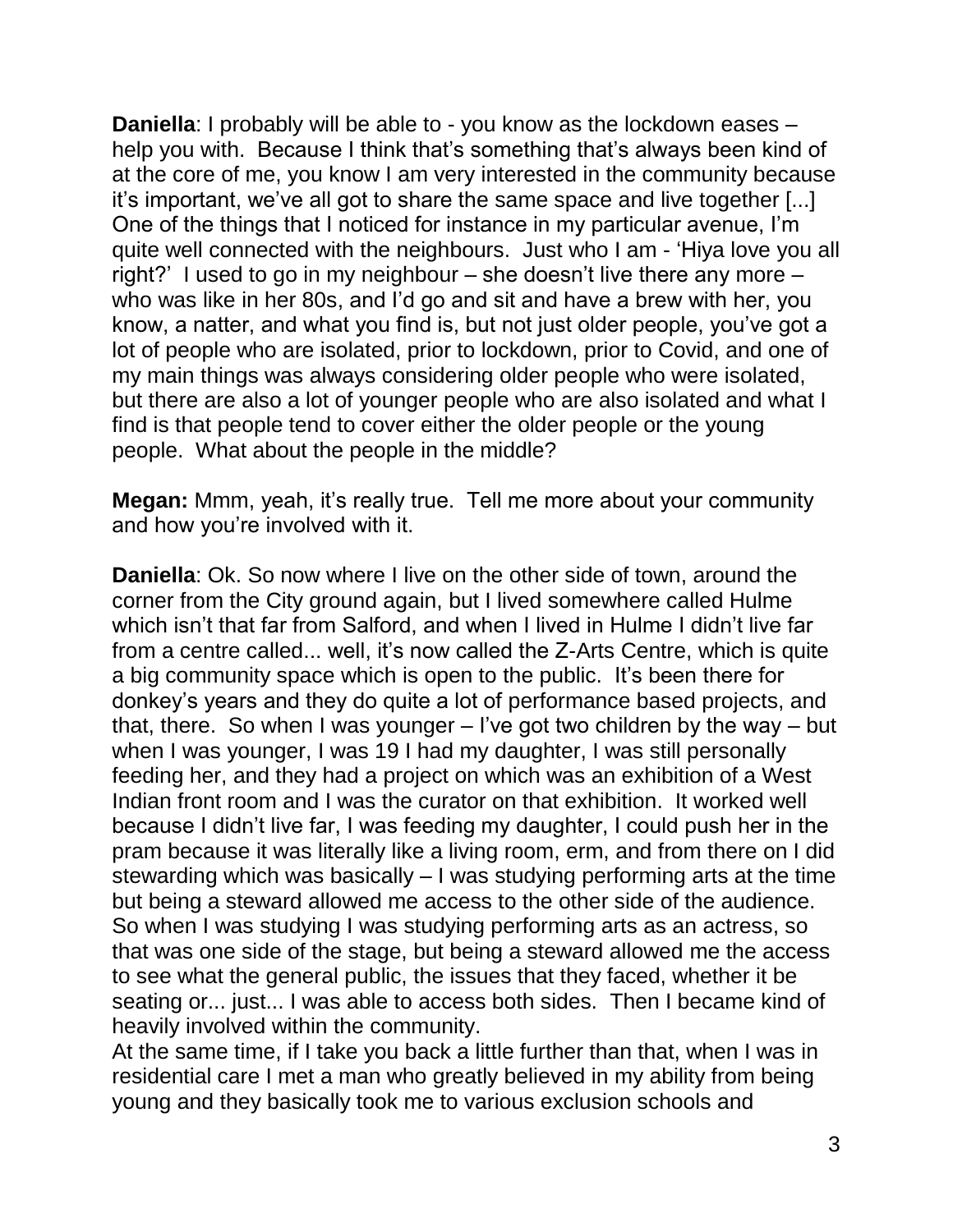children's homes and I acted as a bridge between the participants and, you know, the workers. I was kind of responsible for devising short pieces and short little films and stuff like that so I think that initial kind of need being within the care system, feeling that there was a lot of injustice for young people, it kind of propelled me to want to find my own voice. Then I met this Harry who greatly believed in me and gave me an opportunity at a very young age, I was very young when they gave me that opportunity but it put me in good stead so from there on – the reason I'm telling you is to give you a bit of a skeleton if you like – I think doing those kind of things at a young age - I was fifteen so still rebelling myself so rebelling on one hand but also trying to solve issues on the other, it just… let's put it to you like this, let's strip it right down, if I didn't have good people in my life younger I don't know where I'd be. So, going through that, it's made me, number one, able to identify things, a bit like what you were saying when you were saying about everyone being in their houses isolated and you noticed that by growing stuff you could get people out, I think for me, facing so many issues at a young age, it gave me the ability to be able to see when young people are going through things, because I have been that young person. But I also had the bravery to sit with the chief executive and say 'Hey! You need to make changes. You are not doing justice by people!' Er, yeah, before I end up going on a rant…

**Megan**: No, wow, it's really interesting. It's so cool that you've - I dunno that you've really made the most of your experiences and used that in a positive way, you're obviously super passionate about it and have made an impact connecting with all these people... it's a really beautiful...

**Daniella**: You know what, Megan, all I can say is, I just know naturally I've got a heart for people and just by speaking to you only very briefly I can tell that you're the same kind of person as that and I feel like people like us are supposed to make changes to help people because, you know, today, even right now with this whole Covid we're living in unprecedented times we really are, you know it's... we're becoming more and more isolated and the impact of that on people's mental health is just…

**Megan**: I know. I think that in a way the pandemic has really brought forward the importance of community because, like you said, people are so isolated and I think before people wouldn't necessarily think about the other people in their community and what they were up to, they were so busy just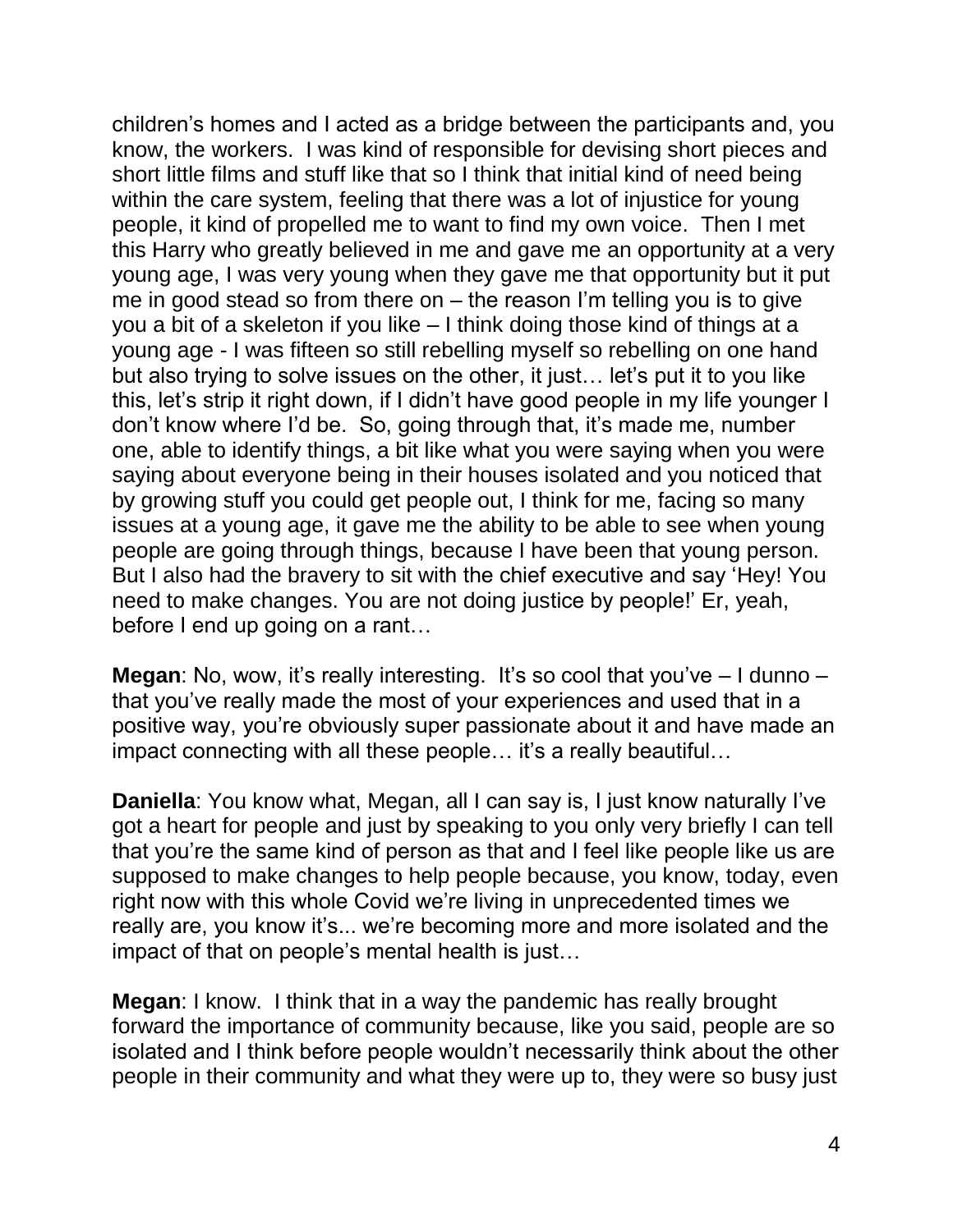going about their own lives and now people have had the time to reflect on it more, erm, I think, hopefully that some good will come out of that…

**Daniella**: That's a really valid point and to be honest with you, personally, I've always felt that I've always considered the community, I think you're like that yourself, I just thought that everybody just considered one another and I think that you've made a really valid point I think we've got a new found renowned appreciation of one another that we didn't have before and, you know, a lot of people have lost a lot of people. Time's precious, life's short, you know. I can speak of my own experience of that. I lost my own mother, to cancer, prior to Covid, I lost my grandfather within Covid so you know we have to make the best and the most of what we've got while we've got it.

**Megan**: Yeah, absolutely. I think a lot of people have kind of taken that away from it at least but, yeah, it's just going to be interesting to see whether it sticks and it remains or whether people will go back to their old ways, I think.

**Daniella**: My worry, Megan, if I'm really honest - and I can't speak for the whole population - is that a bit like when we lose someone, you know, when you have that kind of, I don't know, that epiphany, that kind of, 'Right! from now on, we'll be doing…' and before you know it, a few weeks down the line, months, you get sucked into the same routines, you know. A lot of people, their whole lives are taken up with work. You find that people in this lockdown are only just getting to know their husband after twenty years of marriage…

**Megan**: Yeah, it's true.

**Daniella**: It's madness.

**Megan**: So, I think it was really interesting when you talk about adapting to new routines. Is there any kind of routine that you've picked up on that you weren't doing before that you would like to continue with?

**Daniella**: Most definitely. I think where you were saying in terms of growing the food, my little plantation has been music - planting seeds of music here and there - and I've surprised myself and I'm enjoying it and I want to develop it more.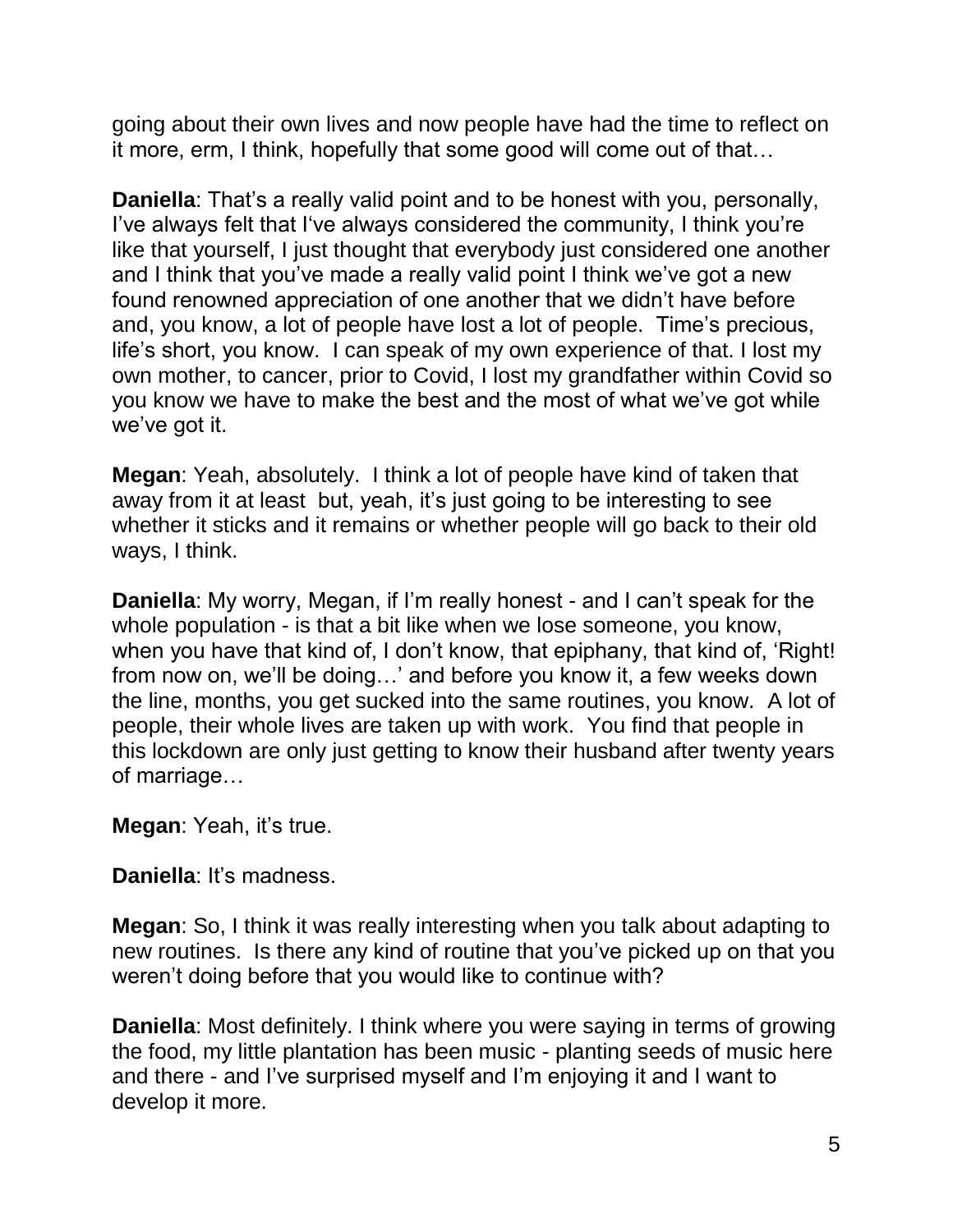**Megan**: That's great. That's really exciting.

**Daniella**: I think I've found myself somewhere within the lockdown, which has been interesting because I think that - similar to, well not that you were saying this, I'd better not put words in your mouth - but what you were saying about the live music and that, I think sometimes when we've got access to some of... for me anyway, I'm always so busy at times that I've even been distracted from myself.

**Megan**: It's interesting that you say that because at the start of 2020 I made a new year's resolution to spend more time by myself, with myself, but not - I mean I spent time by myself, but you know, like, enjoy the time you're - like make time for yourself, not just doing your own chores - and I just had such a busy life before and then obviously when lockdown happened it's completely re-changed the whole thing and I've felt like it's helped me re-set and, yeah, I definitely have a lot more time that I, like, focus on myself in - try not to be in a selfish way, in just like a self-learning and growing way.

**Daniella**: Yeah, definitely. Self-development. Dealing with self. It's true.

**Megan**: And I think that I've really noticed the benefits from it.

**Daniella:** I just... One of the main things about what you were saying there, the word jumped out at me when you said re-set, a re-set, and I find that a lot of people that I'm speaking to that's exactly how they feel. I don't know whether we've had some kind of global re-set, but a lot of people on a personal basis are describing some kind of personal re-set and I'm personally feeling that also so - like you said hopefully a lot of positives will come out of a very - I don't even know what to categorise the time as, an unprecedented time I guess, but…

**Megan**: So when things are back to normal, as they say, is there any kind of thing that you would like to do? What are you looking forward to the most?

**Daniella**: [...] I need to be out in nature, I need nature.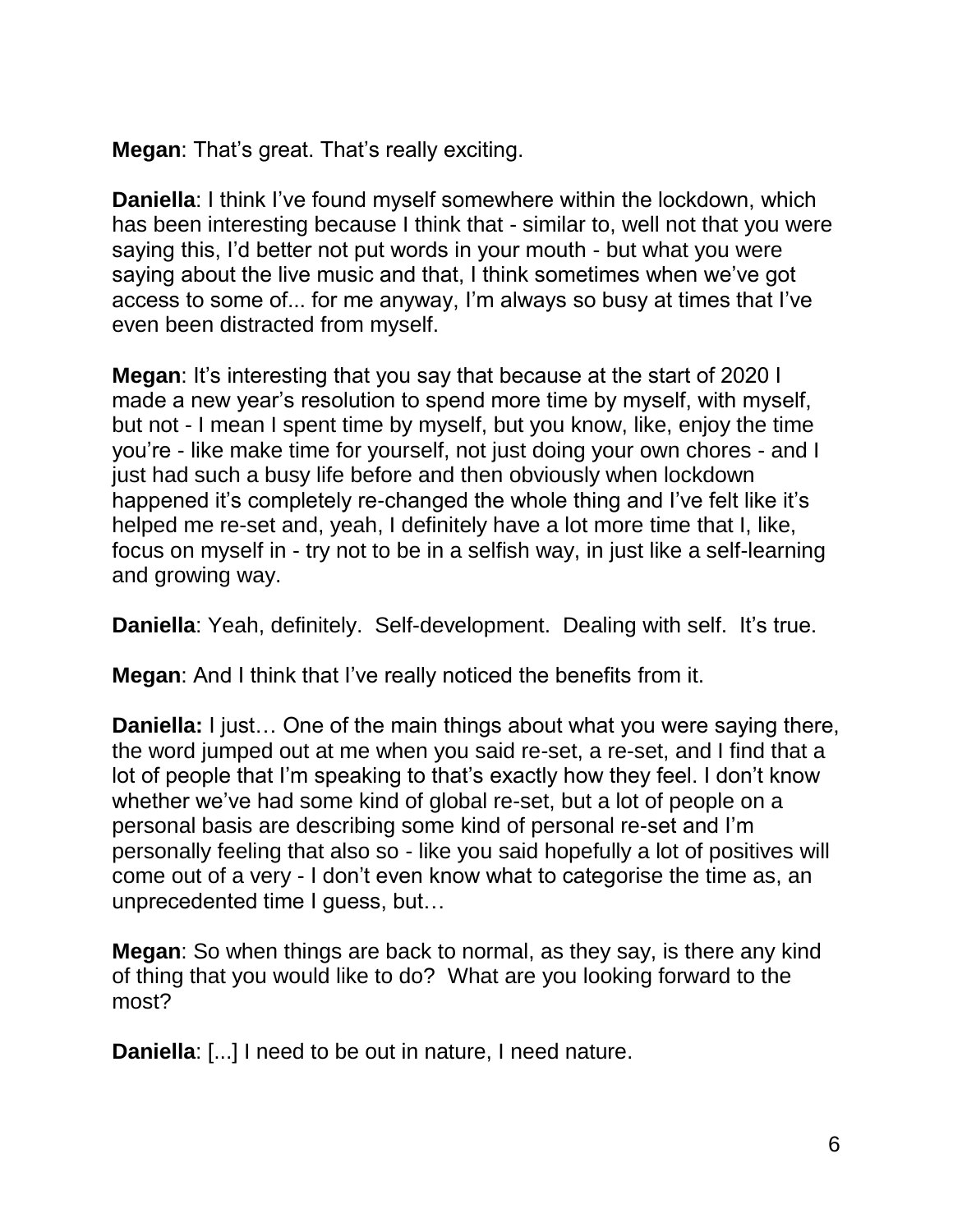**Megan**: I absolutely agree. But it's something that I didn't realise until lockdown either. I used to live in London, and there's also green spaces actually which I felt like I had to be at, so maybe that was a sign, but coming out of London has made me realise that I don't want to go back there, there's too many nice green spaces up here and countryside that's easy to access and I think that, absolutely, it feels like it does the world of good being around nature.

**Daniella**: You know what's so weird about what you're saying, my mother was not from Manchester, my mother came from a very - I don't know how to put it, kind of background - her father worked for government - and my mum literally got on a train and got on the wrong train and came to Manchester, yeah, and never went back… It's just so interesting what you say about London because my mum, once she left down South, she was she'd go and visit, as a child you know we'd go and visit my grandfather, but she didn't want that life any more down there, she wanted to come to Manchester and be free to live a Mancunian life…

**Megan**: [...] I think, for me, there's magic in London and I loved every second of living there and it's not that I wouldn't go back, but I think that being up here has made me realise how much I appreciate the countryside, because I actually grew up in Macclesfield, on the edge of the Peak District and I never appreciated it as a child and then living in London – I loved London and everything about it – but since coming back and re-connecting with... spending weekends in the countryside rather than in a busy city, it's just made me think actually I want that, and I want to have that access to that, which is why I think Manchester is a great alternative to London because it has all of the - you can do something different every week like you can in London, it's such a vibrant city and there's so much going on well, in normal times - but it is so well-connected to the countryside.

**Daniella**: [...] Do you think it's that London is so very busy? Is it that? Is it that in Manchester we're a little bit more at a slower pace? For instance I remember being on a tube and trying to speak to somebody, well that went down well(!) And people in London basically saying people are so busy that people… I mean, I'm a Mancunian, I might be biased, but I always find as Mancunians we're friendly people, we've got time to say 'Good Morning. How are you?' It just seems that in London everyone is so busy that they don't even have time to just say 'Good Morning'...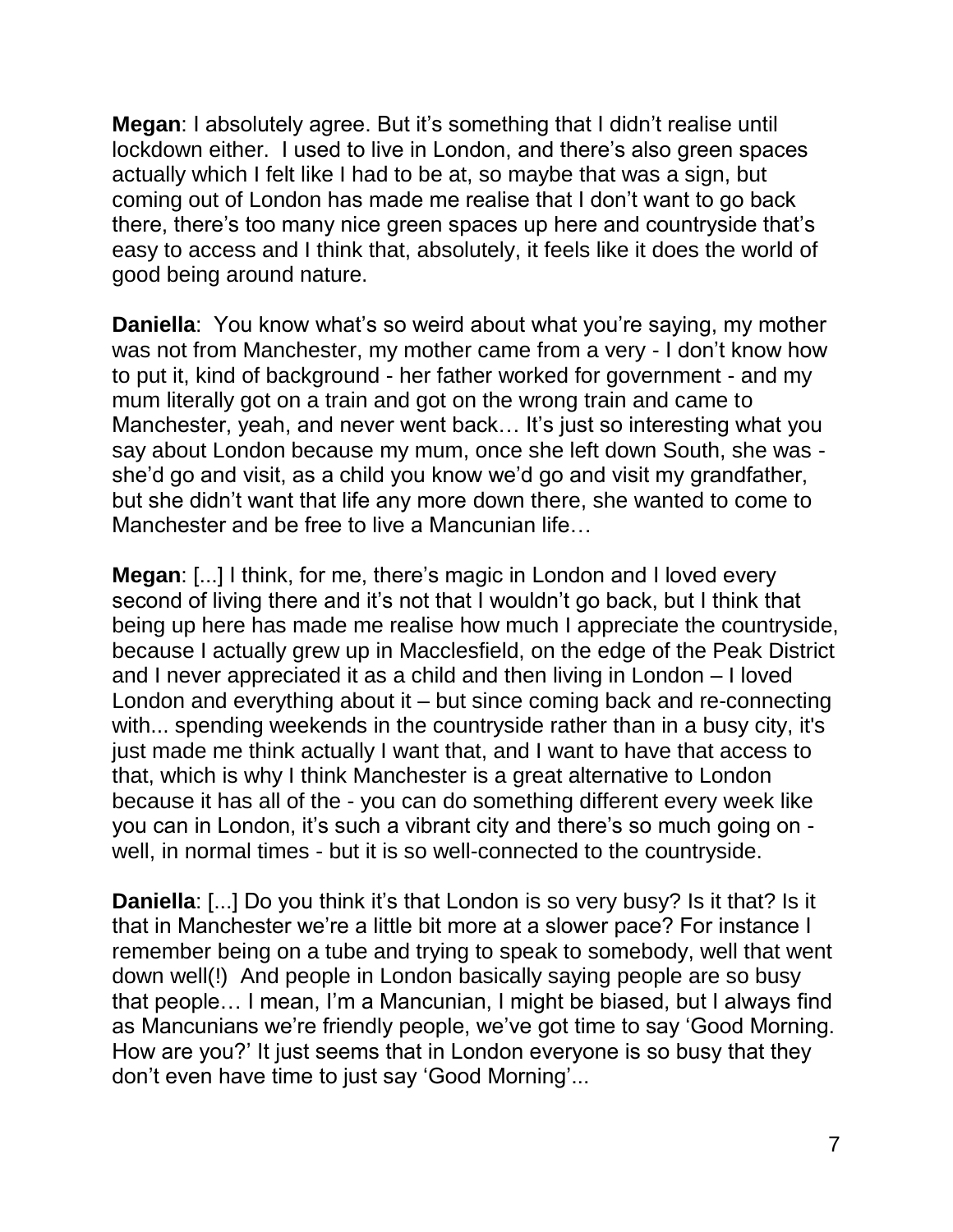**Daniella**: [...] Whereas me personally, I'm a Mancunian, but I don't know, as I get older it's just the city life, I've had enough of it you know - I've always - Manchester - I wrote a poem about Manchester recently that I released onto YouTube and all the rest of it, but basically I say I've travelled but yet I've always come home because Manchester is home, but as I get older I don't know whether I want the city air anymore…

**Megan**: Yeah, it's interesting, I think a lot of people feel that way, but the thing is Manchester will always be your home even if you move away.

**Daniella**: Definitely. And like you said I think that Manchester is the new London, but in a different way we've got the kind of - not as busy, but we've got the development - Manchester - even from me being a child, Piccadilly has completely changed. You know, if you look at the kind of outskirts of Piccadilly now - Castlefield - we've got some huge buildings, glass buildings and that, it's just changed dramatically now because there's a lot of new investment, really.

**Megan**: How do you feel about that?

**Daniella**: Awgh! Now that's a good question because on one hand I want my city to thrive, on the other hand I feel that the landscape of the city has changed dramatically, for instance when they knocked down the BBC. That was a building that my whole life has been there. On one hand it's a good thing, that there's regeneration, changes and all the rest of it. And on the other hand I'm slightly - I don't know how to explain it - I'm slightly nervous about my city because it's got these huge glass buildings up in the air, you know, they're like I don't know how much feet tall, do you know what I mean? I don't like the idea of all the glass ...

**Megan**: Yeah, and there's a horizon of cranes at the moment with all the new builds coming in.

**Daniella**: I almost feel - and this is a very strong thing to say now - I might have to speak to the Mayor of Manchester after this! - I almost feel that they are invading the city - they're making too much, it's too many, it's too - I've not got the words for what I'm trying to describe, it's too - there's too much investment at the moment, we need a little bit more nature within our city, there's concrete everywhere you look, do you know what I mean? Don't get me wrong, I'm glad for the new investment and, you know, the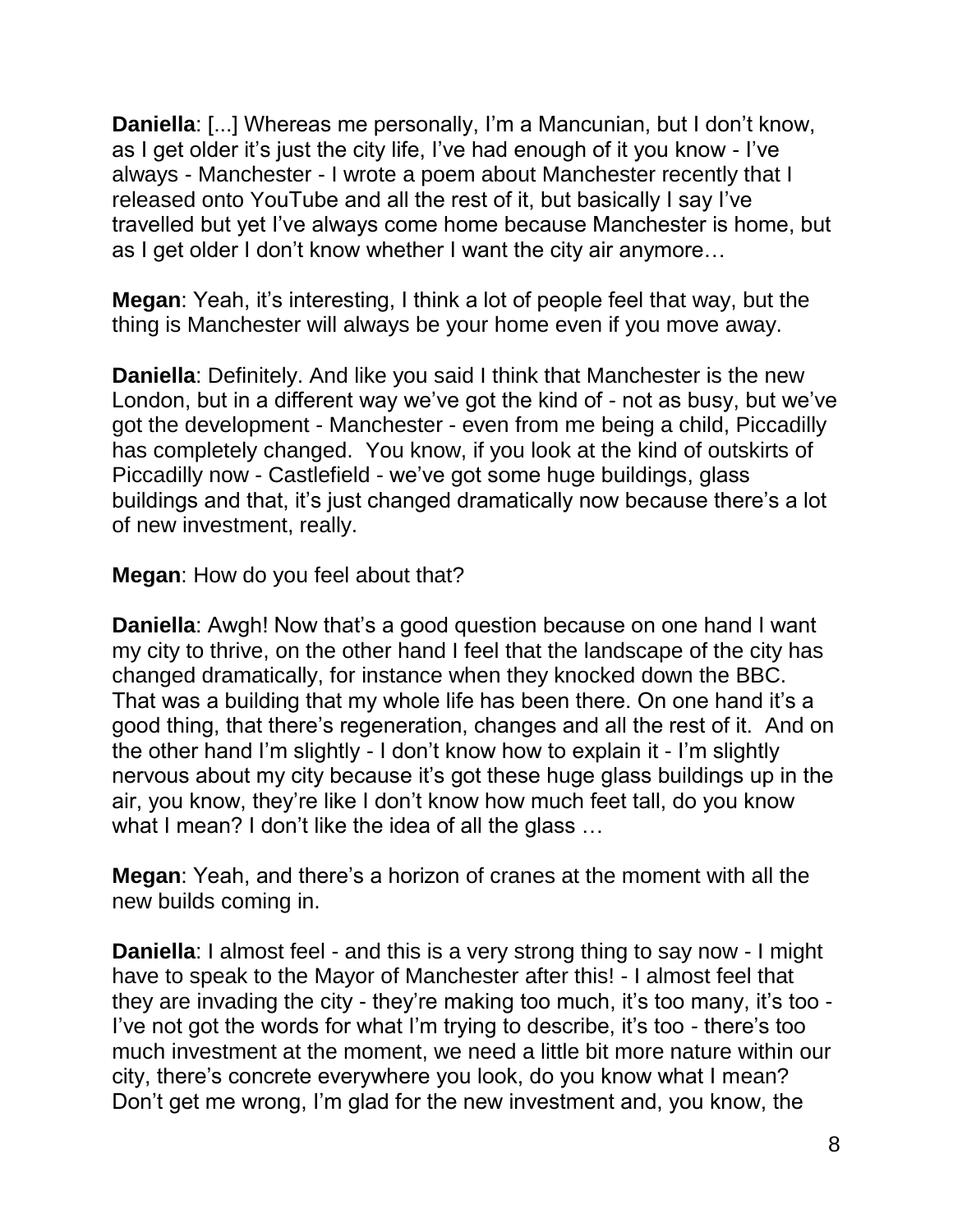potential new jobs for people, and the boost to the economy and that, but what about Manchester's natural skyline that used to be there? What about the children running in the parks that now the parks are being demolished and the houses being thrown up, I realise that they're making money, but at what cost?

**Megan**: Yeah, it's interesting isn't it to know as well whether it's for the people of Manchester or not.

**Daniella**: That's a very valid point as well. Is it not just the mode of new international investment? Does it - like you've just said - does it even serve the people of Manchester?

**Megan**: Yeah, it's interesting. I think one thing about moving to Salford is that growing up in Macclesfield, every time I would come to Manchester it would be to the city centre and I always had the impression that Manchester was not a green place at all, but now, kind of exploring a little bit beyond the city centre I realise that it is surrounded by lots of parks [...]

**Daniella**: Not a green place? Yes, I totally agree. There are bits of Manchester that are absolutely gorgeous, for instance where I live right behind my house there's a vale and when you go in the vale it doesn't look like you're in Manchester. There's a stream running through it, it's gorgeous, and there's a hell of a lot of greenery in that vale. But you're right, you know, for you coming from somewhere maybe like Macclesfield, it wouldn't have appeared green to you, do you know what I mean?

**Megan**: I think it's because I would only ever go to the city centre and I still believe that the city centre isn't particularly green, but it's been really fun to explore beyond the city centre because Manchester is more than just that. That's been very interesting and I feel like I've started to meet locals a bit more, as well, which is nice, but I haven't really had the opportunity to speak to them about how they feel about all of the developments and the changes to the city so it's interesting to speak to you and kind of get that perspective from a Mancunian.

**Daniella**: Can I ask you, you know, after this lockdown would you be interested in - I can't even get my words out - would you be interested in interacting with the general community a little bit more?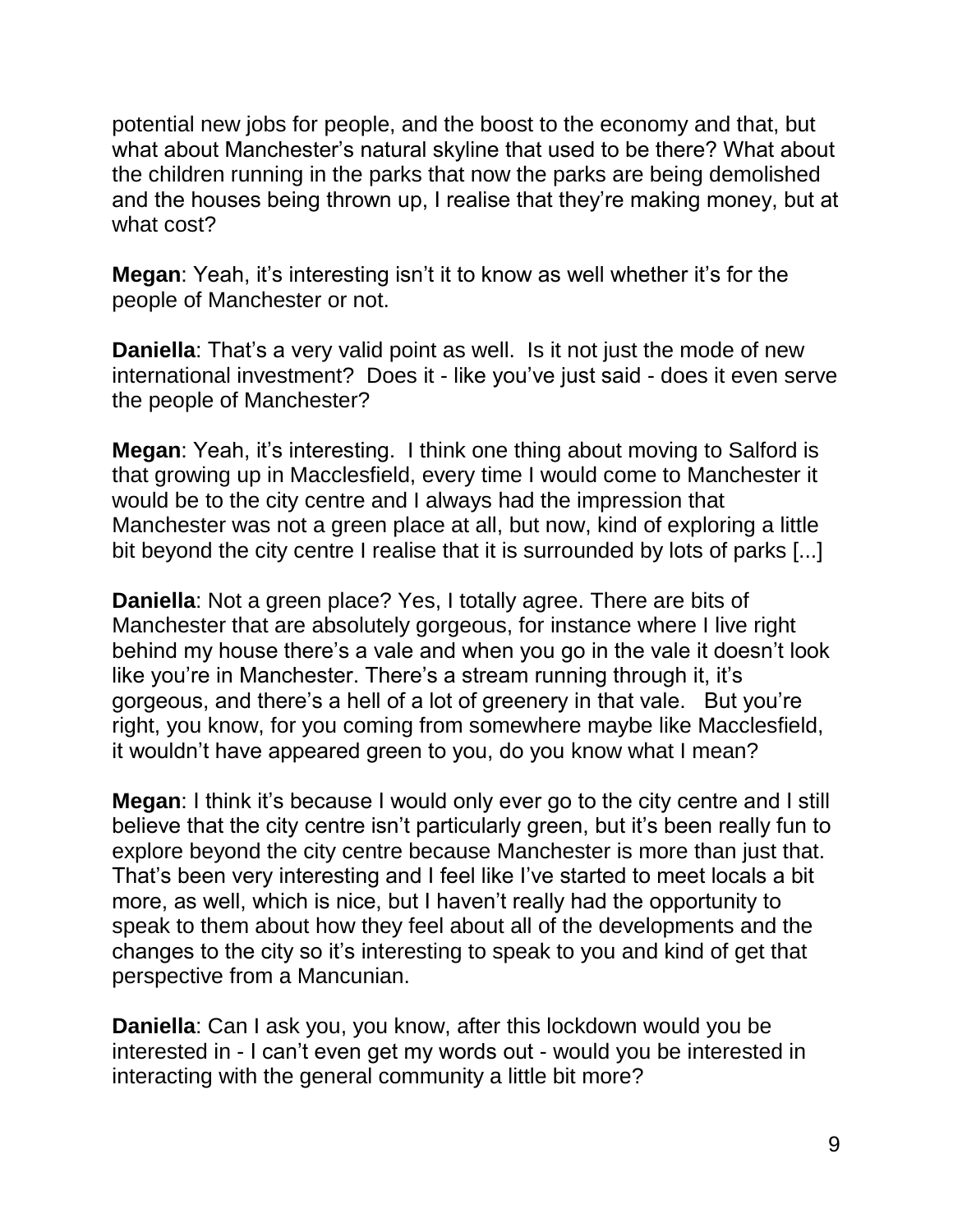**Megan**: Yeah, definitely. At the moment I'm like itching to join something, but I'm kind of waiting for things to open up.

**Daniella**: I can help you with that. I know so many... Obviously because I'm born in Manchester, there are so many... For instance, even in Hulme there's a massive allotment, I think they have a growing community, or something. Something like that would be good for you.

**Conversations between:** Alex and Anne. **Moderator:** Jo. **Date of Interview:** 10 April 2021. **Transcriber:** Jo**. Overseen by PHM staff:** Abir Tobji (More in Culture Labs Project Manager).

**Alex**: Manchester has a certain spirit. This is something I realised, I saw very early. Everybody somehow speaks the same language, wants the same thing, is generally open-minded, somehow. So there's a certain spirit that Manchester has which I saw and liked immediately.

**Anne**: [...] The thing that attracted me to live here in the first place is that it's a very diverse neighbourhood. There's a lot of Asian families here. There's a large Polish community, actually. You can go and walk around Alex Park and you hear so many different languages being spoken - a lot of European languages as well - and I really like that. My neighbours, just in my little bit of the street, I've got West Indian neighbours, some Asian neighbours, some Polish neighbours out the back, a Greek person lives over there - so a wide variety of people. I live right next door to the British Muslim heritage centre which is a beautiful old college and so I meet people all around really.

**Anne**: [...] Sometimes, when you just meet with your friends all the time, you can just… you all agree with each other. Don't you? You tend to choose your friends who've got similar ideas and values as yourself. So it's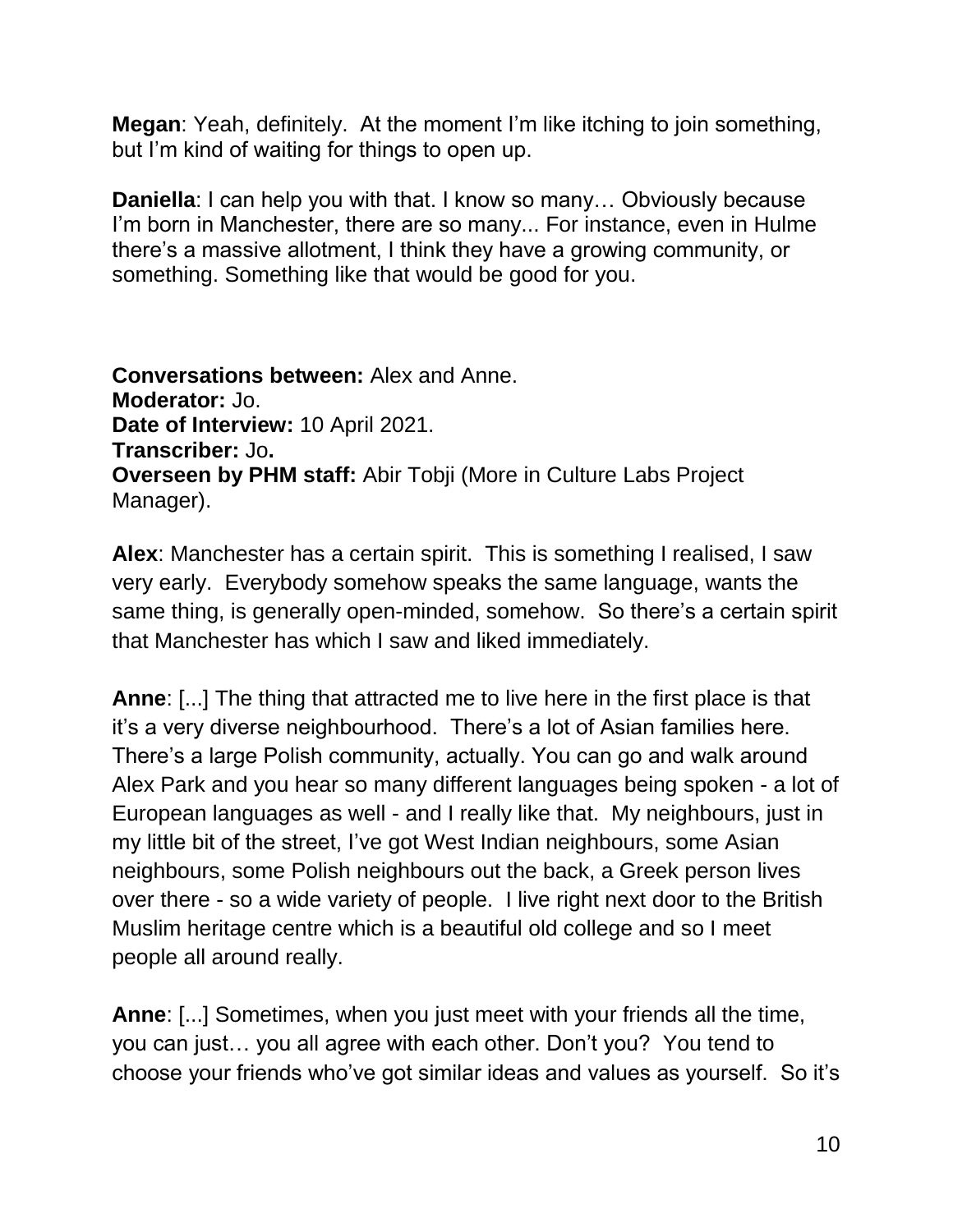nice to meet people and maybe discuss things and have a bit of challenge to your own ideas.

**Alex**: [...] The history of Manchester kind of requires that you have a lot of people from abroad and this is why a lot of people feel at home here. Myself included. I feel at home because the history of the city - what it is, where it wants to go to - has always been international.

**Conversations between:** Susan and Ann. **Moderator:** Cat. **Date of Interview:** 10 April 2021. **Transcriber:** Cat. **Overseen by PHM staff:** Abir Tobji (More in Culture Labs Project Manager).

**Susan**: It would be interesting, how, like for example, the difference between what it was like to come into England in the 20s and what it's like now, and how different it is and how people manage and how they adapt and that sort of thing, you know. That would be really interesting. You should write something!

**Ann**: [...] I've been here for four years now. Four years now in Manchester… It's been progressing, it's been progressing, yeah. It's been good in Manchester. I really love Manchester, I really, really do. Because you have that feeling of togetherness. You have that feeling that you're close to someone - that's how I feel. It just feel more at home in Manchester than in London. Every place was like busy, busy, busy… I'm not saying we're not busy in Manchester, but there is this feeling that somebody really cares, somebody really there for you. You can speak to somebody, you can talk to someone - just like this platform. Back in London, it feels like nothing can be accessed, everything just like high up, high up, high up. When it comes to Manchester, you find that support, help and everything you can literally, like, get people who will really be there for you, to support you. How I got involved in More in Common is from a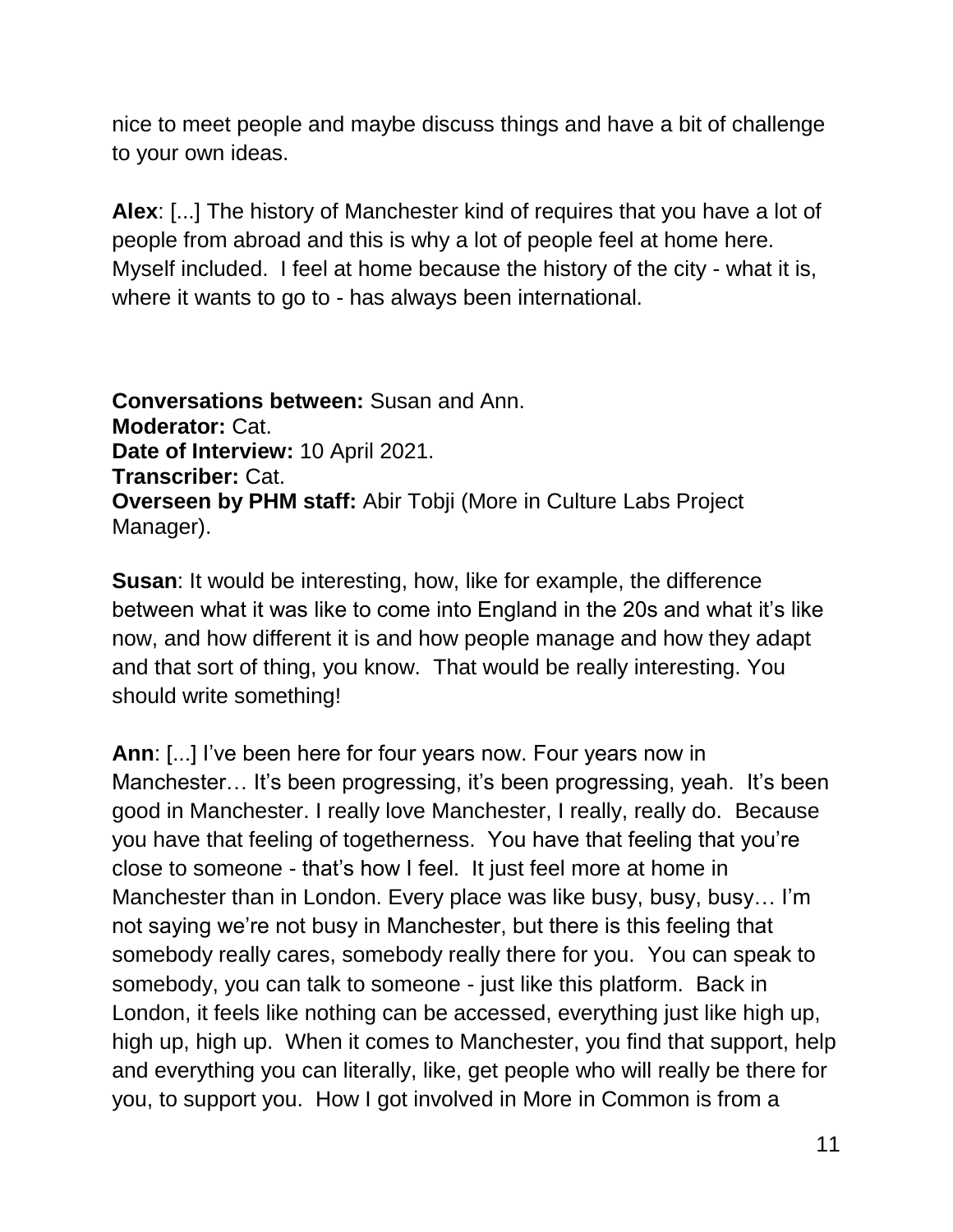platform, Women Asylum Seekers' Trust, which they did immensely for me when I was really struggling to get my [remain to] leave. They were really supportive to me and my daughter then. I was quite heavily pregnant, I was struggling and all that. Really, really, really supportive. They provided things and made sure that we were okay and all that. I'm really, really appreciative to them.

**Conversations between:** Muliana and Benjamin. **Moderator:** Asma. **Date of Interview:** 11 April 202. **Transcriber:** Roger. **Overseen by PHM staff:** Abir Tobji (More in Culture Labs Project Manager).

**Muliana**: What do you think about what's happening with Covid and things like that, what do you feel about it?

**Benjamin**: So, first of all, I count myself really lucky, that for myself and my family we've sort of avoided the worst of it.

**Muliana**: Ah, ok.

**Benjamin**: It's made me, sort of, you know – most people I know are still sort of fairly healthy and they're getting on ok with work and that kind of thing and yeah it's made me feel relatively grateful and thankful for just, sort of, simple things like your health and, you know, and the well being of people you love. So, yeah, how about you, are you, sort of….?

**Muliana**: I find it, er - I miss people. I miss people, because as you know I'm a chatterbox, I like people, I love people, so I find it quite hard, mentally.

## **Benjamin**: Yeah.

**Muliana**: Yeah, it's quite hard. Erm, but I'm trying to be positive, and I'm one of those positive persons, so every morning I have to do these selfaffirmations, erm, to find something positive, to say something positive, to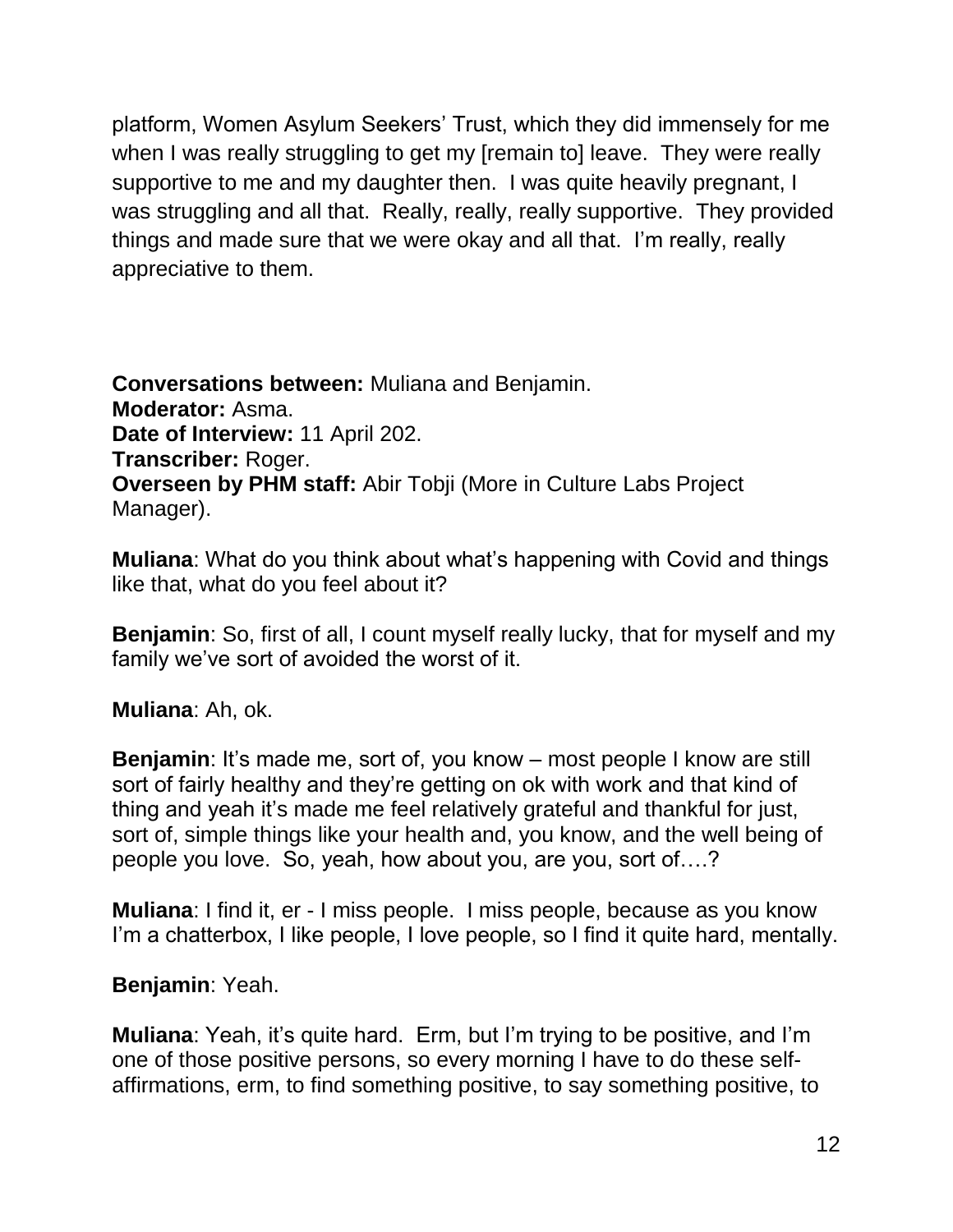think something positive every single day, just to give myself selfaffirmation really, but…

**Benjamin**: Could you, could you share a couple of those?

**Muliana**: Pardon?

**Benjamin**: Could you share a couple of those? Could you tell me what sort of affirmations you use?

**Muliana**: Simple things, like, you know when you wake up, 'Thank God I woke up'. 'Thank God I woke up.' 'Thank God I got nice warm house and my children is here, healthy, and thank God I've got money coming in' you know because that's another thing too many people lost their job over a year. So that's three already instantly, that I'm going to say, but I find the last thirteen months is very hard - I found it very hard - and that's why I ask you because you work in a mental health charity - not charity, organisation. How do you think people feel like it? How, you know, in your views...

**Benjamin**: I think it is really hard for everyone, isn't it? You know, it's completely changed our way of life. I hope, in a way that people will, sort of, find some positives to take from it, that people will, you know, find some changes to their life that have been positive perhaps, sort of, just living life at a bit of a slower pace, making things sort of less hectic and, you know, I hope people can take some good away from it but yeah I don't think you should feel alone in sort of struggling with it, because I think that's, to one degree or another, I think that's the same for absolutely everyone. I don't know, what sort of community are you part of, do you have neighbours that you sort of speak to or…?

**Muliana**: Yeah, yeah, our neighbours very kind of – we chat, but we don't – we say hello, good morning, but we don't, we don't really do much. I'm still chatting with friends, you know like on Facebook, on things like that, but most people lie on Facebook. Because it's social media isn't it?

**Benjamin**: Yeah, it's kind of like people just put a very sort of positive spin on everything which is, which is good to look at the positives, but yeah it can make you feel like you are the only one who is not feeling positive sometimes. I don't know any of my neighbours here and I feel sort of really guilty about that, I think that's one thing I would like to do better at, it's just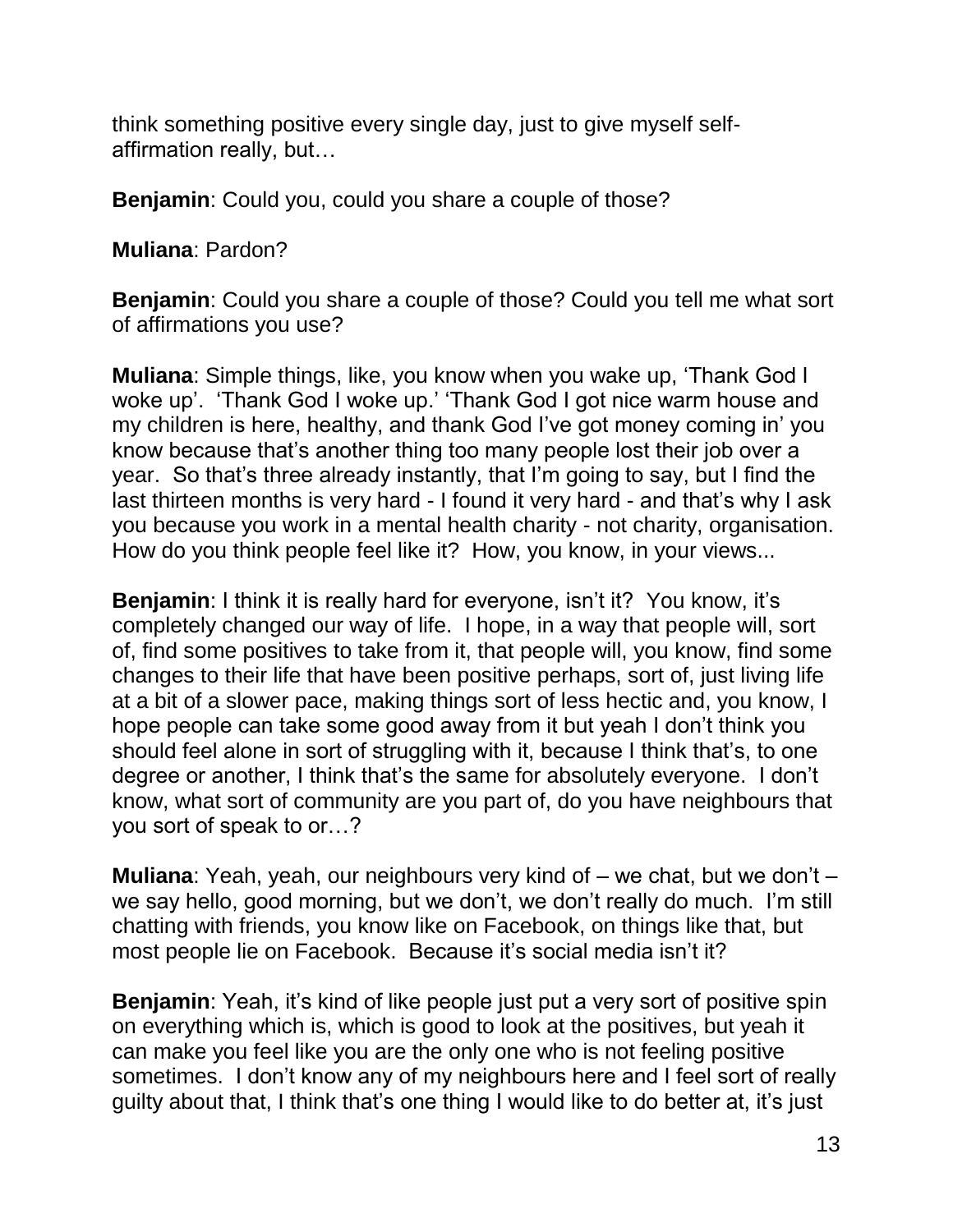sort of getting along with people in everyday life, because you know I am quite a sociable person but sometimes it's hard, isn't it, to make that first – just to break the ice …

**Muliana**: Do you find it hard as well, this last thirteen months?

**Benjamin**: Yeah, it's been, erm, it's been hard, just sort of trying to be as positive as I can. Hope that it's over soon as well, hope that we've through the worst of it.

**Asma**: ... How much contact do you both have with people from different ethnicities, religion, language, gender? I think it goes really nice with the question that you asked, Ben, about the neighbours. How much contact do you have?

**Muliana**: When we start lockdown my next door neighbour made this WhatsApp group, but none of us really talked with each other and we don't really use it. But, yeah, my neighbourhood, literally, this whole street of mine, estate, it's predominantly white, and I could say I'm the only person, except one house over there, who is, erm, coloured – I call myself coloured because, you know, I'm not white British – but everybody is very very friendly in here, across the road and next door we are very friendly, even though we are different. Well, I suppose, myself, I don't see myself as different from them.

**Benjamin**: Yeah, which you're not in some ways, but I quess [Muliana] laughs] in some ways you might feel like, do you ever feel like you miss having sort of more of a community that shares your background or do you just feel like you fit in anywhere?

**Muliana**: Not really, not, because I got friends also who live in different place, in different village, and if I miss them, like yesterday we had a barbecue so, in the freezing cold snow we just have a barbecue, so what? [Both laugh]

**Benjamin**: That sounds brilliant, it's one way to keep warm.

**Muliana**: How about you, how's your neighbourhood like?

**Benjamin**: So I feel, like I say I'm not sort of ...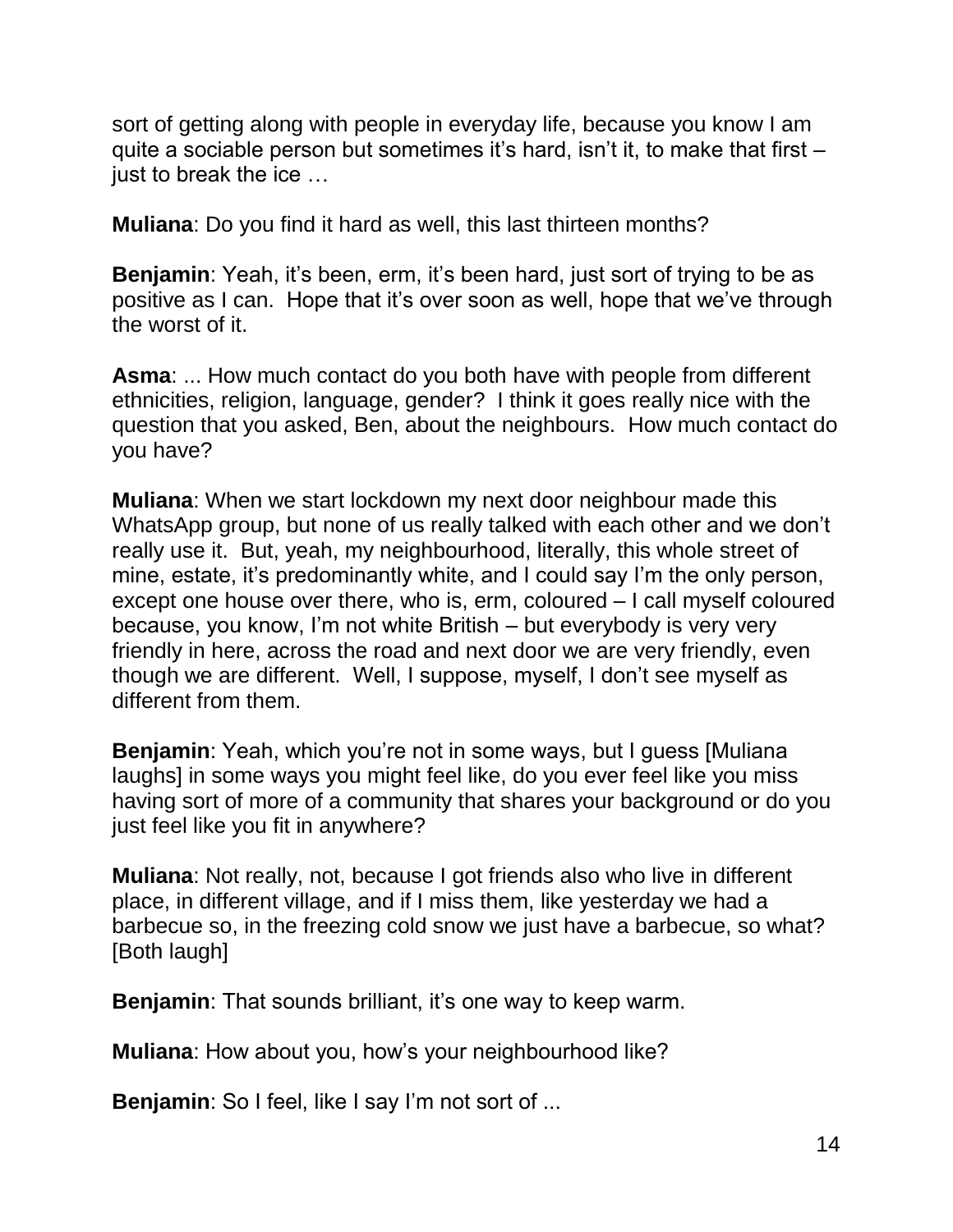**Muliana:** Is it flats, sorry to ask

**Benjamin**: Yeah, I live in a block of flats, I'm not sort of super-involved in my neighbourhood, you know, we don't talk as much as I would like to. You do see the same faces around, you know, I know people by face, but yeah I wouldn't say we were sort of close friends or anything. But yeah, within my friendship group, within the sort of people I know, everyone I feel like is very much the same age as me, you know, the same kind of background. I feel like, you know, we live in such a diverse city and maybe I don't quite make the most of that, maybe I, maybe the sort of circles that I move in don't reflect that as well as they could.

**Muliana**: How about your friendship? Can I ask you what kind of, erm, we're talking about friendship now, how about your friendship, do you have predominantly white friends or do you have mixed or do you have more of an ethnic kind of friendships?

**Benjamin**: Pretty much, I would say most of my friendship group are white people, I don't know why that might be, erm, because as I say we do live in quite a diverse place.

**Muliana**: Yeah. So most of your friends is white English?

**Benjamin**: Yeah, erm …

**Muliana**: It's just one of those people you feel most comfortable with, or because of what?

**Benjamin**: I mean, I feel comfortable around anyone, certainly not, not sort of an issue with that. I guess it's maybe how you sort of make the introduction, how you sort of, you know, how you …

**Muliana**: Me? My hubby is white English and I live in proper white neighbourhood, really, but my friendship is, erm, sorry to, how without saying er thingy, but I have a group of friends that have come from my country and my culture and a group of friends that are white English, understand what I mean? And for me really when you er like me, I live in England and such a big town, we have Chinatown where me and my friends from my country normally go for shopping and blah blah blah in our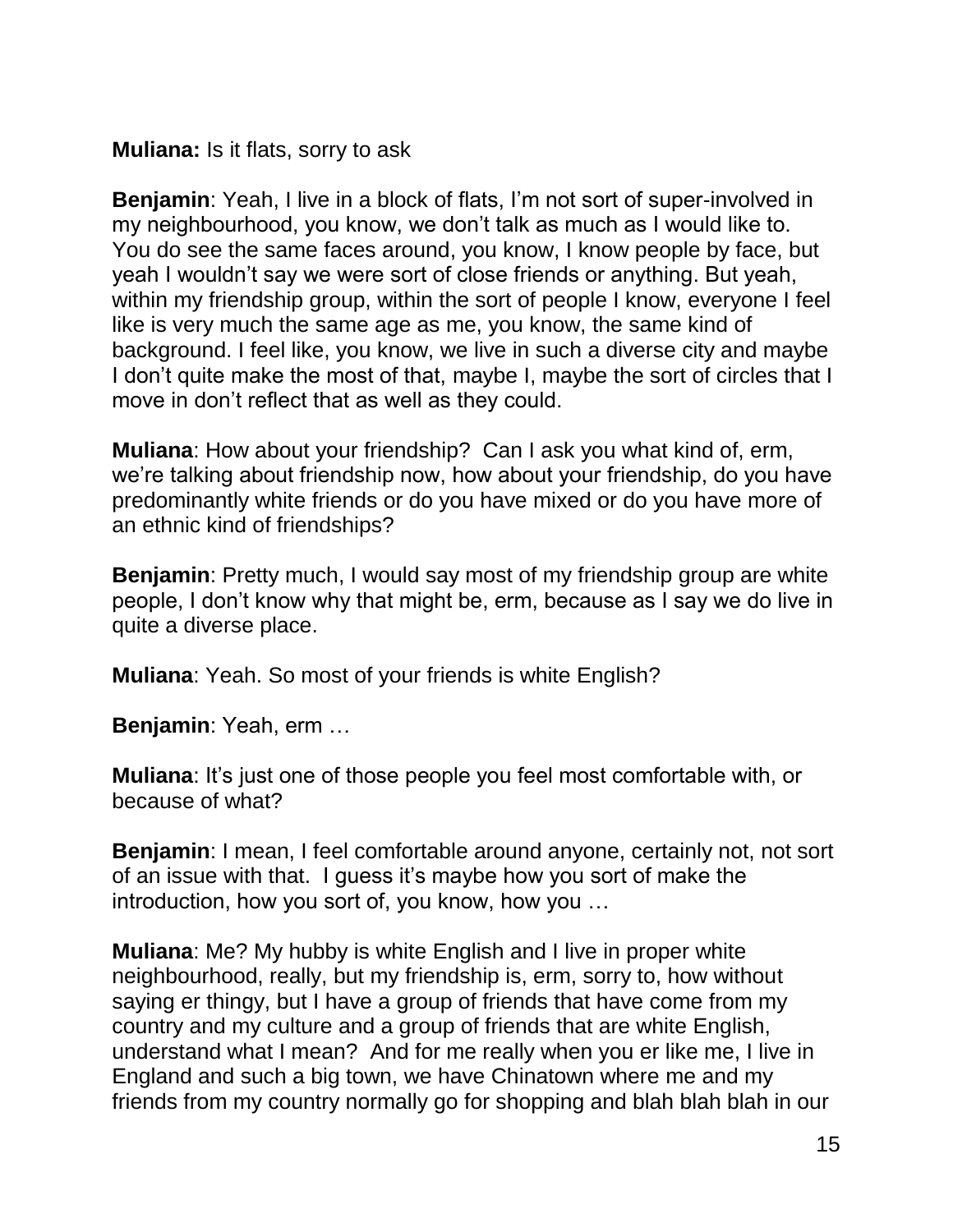own language, and then I speak differently and I think differently compared with when I go with my English friends, understand what I mean? So when I'm with my white English girlfriends and things like that, I'm more like different side of me come out …

**Benjamin**: Yeah. [Muliana laughs.] Does that feel like a positive thing to you to have sort of a little bit of both … or would you rather you could mix everyone in in one big kind of melting pot and everyone would…

**Muliana**: I feel like, it's out of respect really. You know, like, for example some of my friends, my Asian friends, they don't drink, and they're quite religious and they don't drink and we don't smoke and things like that, so most of the time I'll dress as respectable Asian girl …

**Benjamin**: Yeah, a little bit more conservative.

**Muliana**: Conservative, yeah, and I wouldn't bring a bottle of wine with me if I come to their house - do you know what I mean? More likely I'll bring a flower, and more likely I'm not going to be as loud and, you know, but when I'm with my English girlfriends and especially preparing a night out, of course I'm going to bring a bottle with me and [Both laugh] and it might be a packet of fags, you know what I mean, so it's just, it's the way … behave, erm, I think it might be because of where we are in Manchester, in the daytime I could become conservative this so-called Asian girl, brought up by Muslim parents, and in the evening I could become this so-called liberal white girl, you know, mixing up with girls on a night out, a drunken night out, you know …

**Benjamin:** Yeah. I think that's very cool that you understand both of those things and you seem to enjoy both of them as well, it's quite nice, to sort of be able to …

**Muliana**: The thing is, in Manchester, because of this town where we live in, nobody bat an eyelid, you could become that in the daytime and that in the night-time and just, people just say ok that's how you do, you know, and it's great to me, I find it that that's a great kind of quality as a town to have, that you know within half an hour from city centre it's a village like in Bury, you know. It's a village in Bury in the middle of nowhere, and then, there you are in the city centre and you have a drunken night out with your friends, and nobody bat an eyelid [laughs] …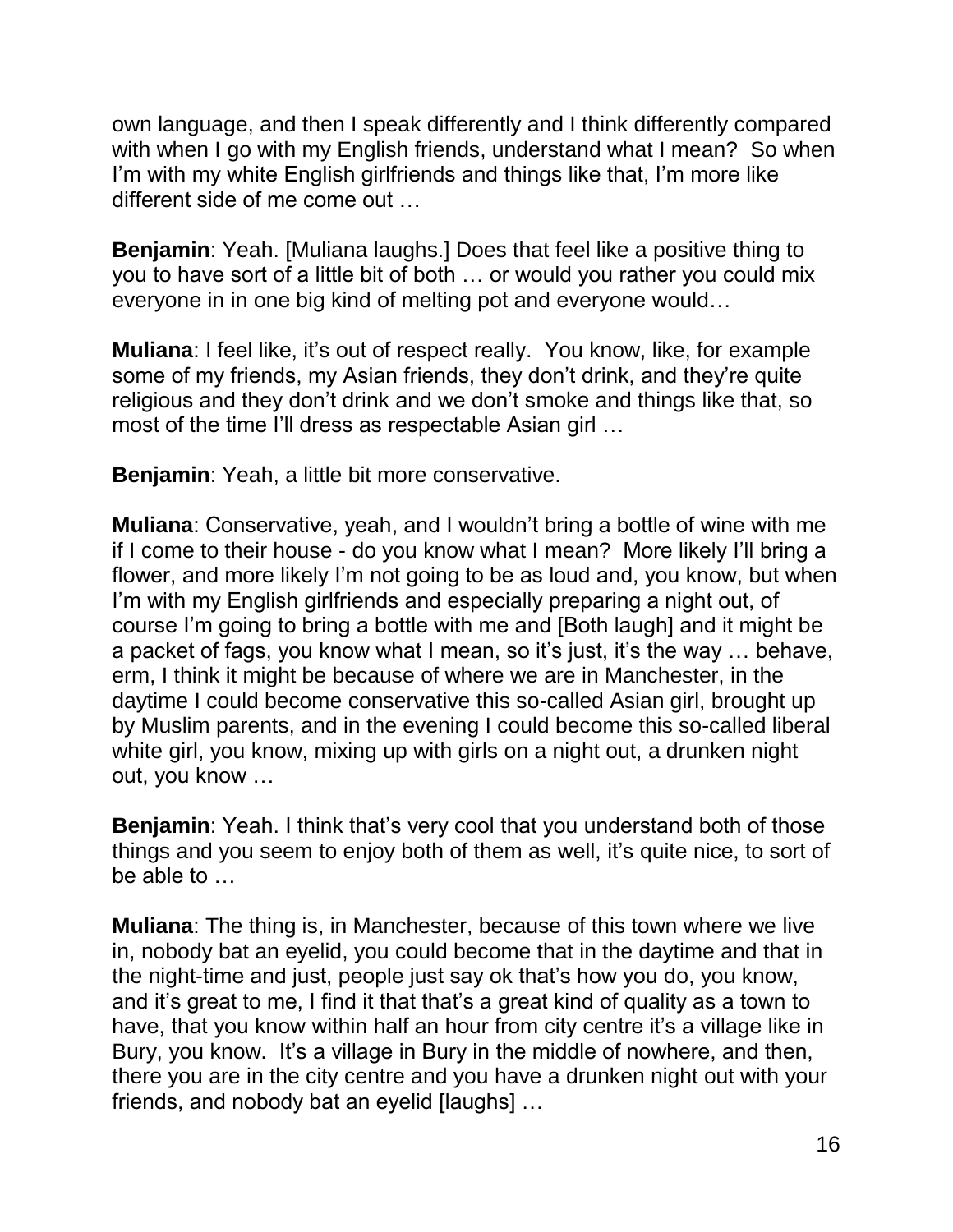**Benjamin**: Did you, er, did you say earlier that you have children?

**Muliana**: Yeah, yeah. Do you have any?

**Benjamin**: I don't, myself, no, but how does, er? - so where do they fit in in terms of – like do they understand that they sort of have a background based in two different cultures or...?

**Muliana**: Oh, we never, er, really... Well, I am, I'm quite proud Indonesian, I'm Indonesian. And I'm quite proud being Indonesian. So, it's kind of... both of my children have their own personality. Five years ago I took them for one year living in Indonesia, for one year, to see what people in Indonesia lived like, compared with people in England, because they both born in England, they are English, even though they have dual nationality. So when we come back from Indonesia after one year in there and we come back to the same house, they view their life differently. They realised that they are quite privileged, they are very privileged in here, um, because most children I find in this country sometimes they don't realise how privileged they are. We don't realise how privileged we are most of the time and we're an adult.

**Benjamin**: We don't, and I definitely didn't as a child, you take it for granted so much, so I think that'll be, for them, yeah, that'll be such a powerful experience, to know their sort of background in that way…

**Muliana**: Yeah, it shocked them, it shocked them literally when I took them to villages and some villagers have no shoes, you know their children only have one shoe to go to school with and that's it, and in the daytime they're running around without shoes on, could be anything bite their feet and things like that, but come back to England they look at themselves not as white children any more, they look at themselves literally as a part of, I have a different blood in me as well as English. So, they are so very empathetic to their friends, anyone, and I'm so glad and thank God I did that decision. Nowadays if they see, erm, literally, even my boy and my daughter, they have a child come to a classroom, doesn't speak any English, come from different country, you know, plonked into the middle of this primary school on their own, normally, and this is I have heard from my children and the teacher as well, my children were the first person to go and say hello and try to make them friends, because they know how that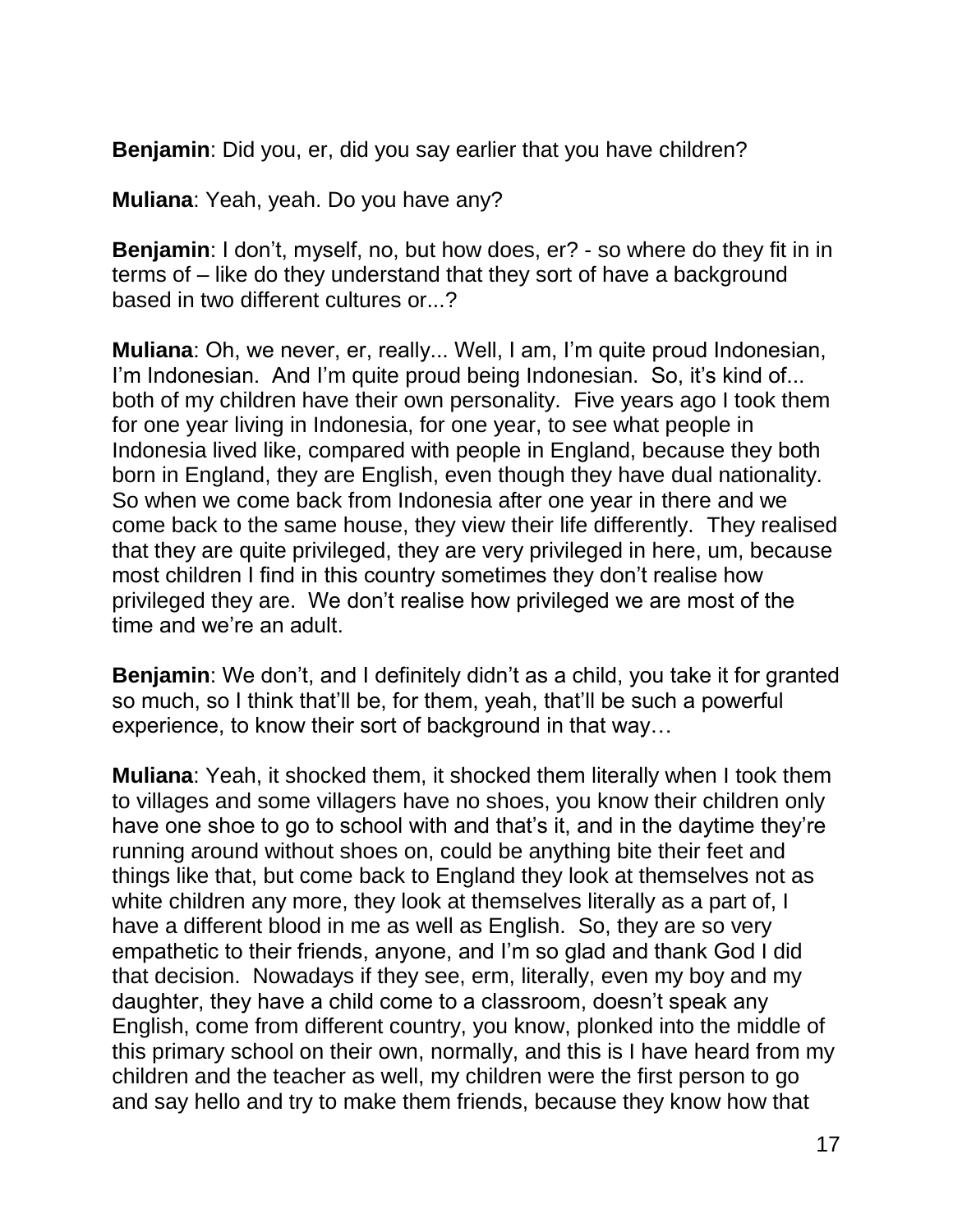feel like, they know how that feel like to be somewhere in a foreign country you don't know anything about. They know because I took them. I just plonked them in the middle of the country and said, 'This is where I come from. Get on with it!' [Both laugh.]

**Benjamin**: And they do, don't they? They adapt to it so quickly. I imagine, like, you know, they know sort of how to get on, but yeah, you can never sort of, I don't think you can ever sort of understand any sort of country or culture or the tradition or the religion without being a part of it, without seeing it first hand for yourself. You know, we can watch things on TV and read about them in books but until you've been there and seen it and done it, then you'll never have a complete understanding.

**Muliana**: There's another thing I think I like about Manchester as well, because of the town, we have so multi-cultural, you just don't know who you're going to meet, you don't know who you're going to meet where they come from...

**Asma**: [...] Let me ask you another question, that might be something to think about. Do you both feel like you belong here, in Manchester?

**Benjamin**: I feel like I belong here completely. I think that's probably for a number of reasons. So, one, as we said earlier, I've not really come from very far away, it's pretty, you know, if you think of my home, my background, this is pretty similar, you know. Like, I can leave here, I can be on my mum's sofa in like thirty minutes... I don't have any sort of sense of distance from, like, my background, my culture. But also I think it's a very welcoming place, you know, I think people are generally sort of fairly friendly and open and sort of caring - and I know that's not true of everyone - but on the whole that's how I've found people here, yeah…

**Muliana**: That's the best question, that. That's the question some people ask me and the answer is, 'I don't know'. I love – when I'm in England, when I'm in here, I love Manchester, I love it in here, I really feel like this is my home, but I miss home, on the other side…

**Benjamin**: Maybe you can have more than one home, maybe you can feel, I don't know, equally at home in two places?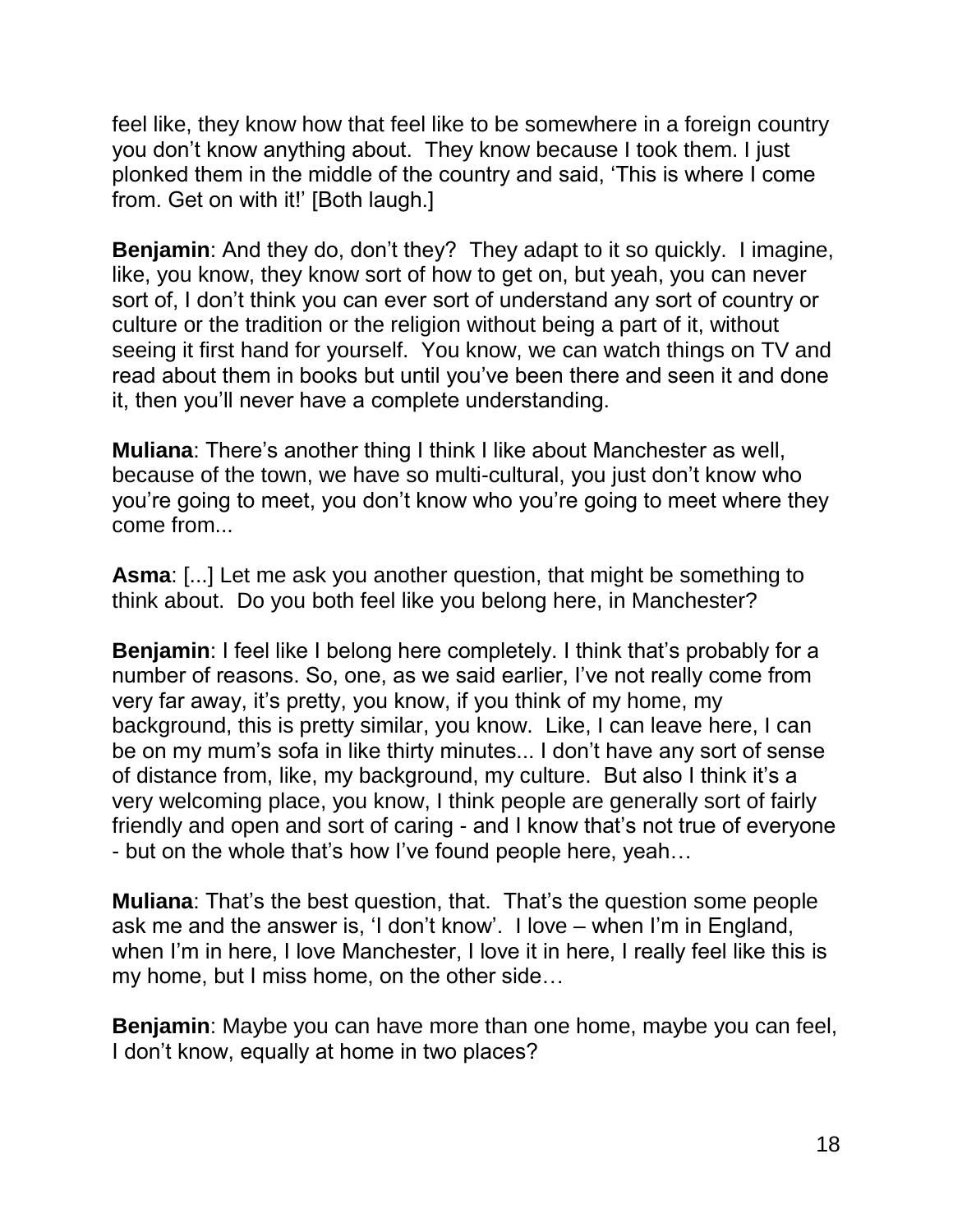**Muliana**: Yeah, that's the thing, when I'm here, I miss home in Indonesia, when I'm in Indonesia I miss home in England, because both places have things we don't have, understand what I mean? So that is the best question people will ask me and I never know how to answer it because I love them both. And I could never answer, if I had to choose one over the other I can't.

**Benjamin**: So what would you, erm - if you could have two or three things from your life in Indonesia and just transport them here and you could kind of mix the two together, what things do you miss the most? Is it family, or is it kind of something about...? I'll let you answer.

**Muliana**: Yeah, yeah. It's a whole in general thing, because it's everything, so much of everything is not nice isn't it, and when I lived in Indonesia for one year, erm, I feel like so much of my family is not really good as well because I start arguing with them [laughs]. But, no – I miss them. I miss Manchester because I like things people do, like in here, like freedoms, you have so much museum in here you can go in and out in city centre, we don't have to book, we don't have to pay. How wonderful is that? Other countries you have to pay to go to museum, in here, you go in, no problem. Wide open spaces like in a park, children's park, exercise park, anywhere, walking park, great in England. I miss that when I'm in Indonesia. But in here as well in Manchester when I'm in here, like today, I miss the beach, the nice sunset over the sea, you know, you understand what I mean? The healthy food… things like that, but I can't take them because that is coming with the atmosphere, the feeling, understand what I mean? But at the same time when it's like this now, it's snowing like this morning, you open the curtain, I did, open the curtain, all nice and white, so beautiful, that is so beautiful from inside. I will miss that if I go somewhere else, in a hot country, it's beautiful in its own way, and then you go to the Pennines and you look out and all you can see these green fields… It's beautiful. And that I would miss in a tropical question. But that's a question I could never answer. Manchester's a home for me. But half, half of my heart - good job we have two hearts because I can have one there and one there. That's why I'd fight for Manchester. I'd never leave Manchester. But at the same time, I wouldn't live there as well. I'm still Indonesian, I'm not British, even though I've been here for nineteen years. That's why I always think of myself as Indonesian British.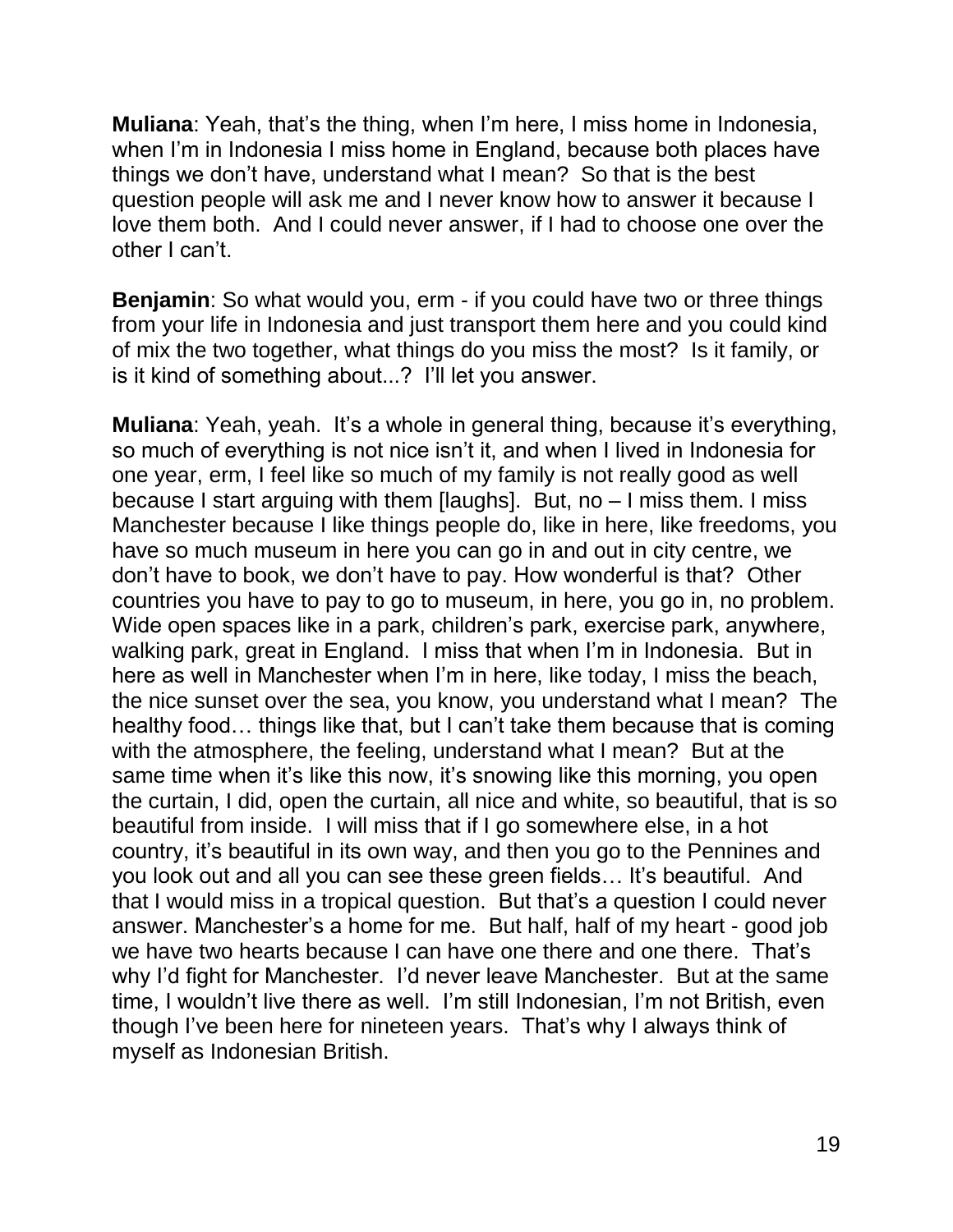**Benjamin**: I don't think you have to choose, you can be a little bit of both if that's what feels right for you, if that's what feels comfortable. Erm, I think in every part of our lives we're lots of different things, aren't we? You know, you might consider yourself a friend, a parent, a wife. You can play lots of different roles. And that's the same with your identity, really. You can be British and you can be Indonesian and you can… Yeah, I don't think you have to choose really.

**Muliana**: Yeah, I think so. You're lucky, you, it's only thirty minutes away and you're in your mum's living room having a cup of tea.

**Benjamin:** I know. [Both laugh].

**Muliana**: [...] To be honest, you know, I still get called names. I get catcalled – do you call it? Is that the right word? - catcalled, yeah, I still get catcalled, up until a couple of weeks ago. Erm, to be honest, you know, I wish – and up until now, and we are 2021 – I wish that somebody, a man especially, a white man, if somebody is catcalling me on the street in the city centre for example and you heard somebody catcalling me and you stood up for me, and that for me I would always remember. But so far, not many people do that, and that, to me, it's a bit disappointing.

**Benjamin**: Yeah, I think it is, I think you're right, I think people, people are quite quick to sort of just turn away, aren't they?

**Muliana**: Yeah, they don't want, they said, 'I don't want to get involved'. But, just by saying to the other person who catcalling me, in the city centre, all I'm doing is I'm walking back from work and I get '[inaudible] show me your face!' that's normally as it's always said to me. Erm, to me, for example you walk behind me and you just turn around to that man and said, 'Excuse me mate, can you not say something like that to her, she doesn't do anything to you'... I mean, that is really good deed, you know, and someone I'd remember...

**Benjamin**: Yeah. It makes you feel less alone, I guess, it makes you feel like people have got your back.

**Muliana**: Yeah, I would really, in my opinion, in my mind, I really wish, erm, English man will tell their friends, 'You shouldn't do that!', you know, even if you're with your friends, you shouldn't catcall them, and then if you do hear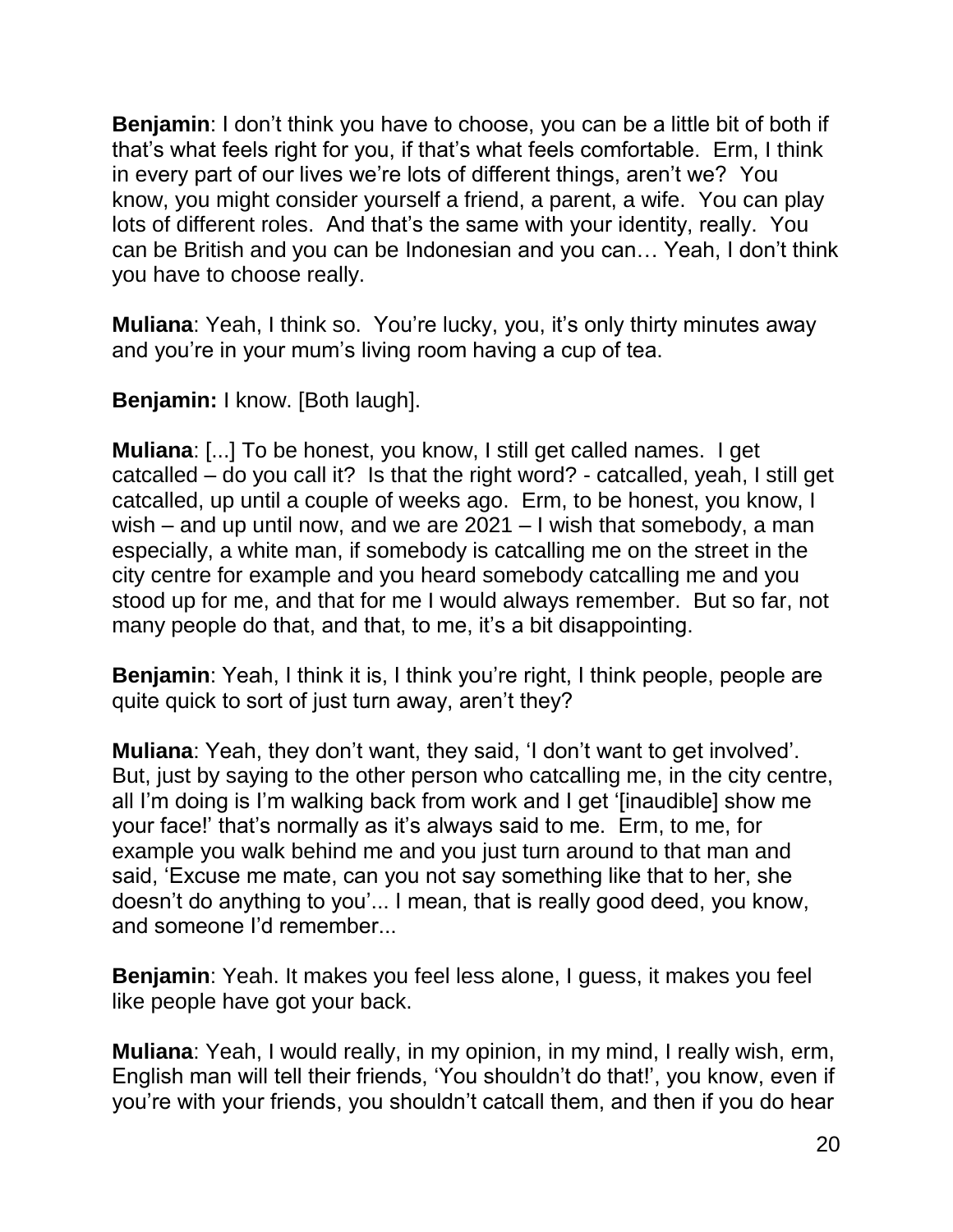anybody else doing it, tell them off instead of just said 'I don't want to get involved'. You're not getting involved, you're just trying to set the society to a better place, that's all you're doing. We have to get involved to set the society into the better place. How we going to do it if we're not going to get involved?

**Benjamin**: I think that's exactly right, I think it's – you know, when I sort of said I'm lucky enough that I've never sort of been on the receiving end of that, I think it's on me really to use that sort of privilege I have of not being a victim of that, to sort of speak up really. I think you're absolutely right.

**Muliana**: Especially now, we're talking about Jo Cox, isn't it, because this is the memory of her. And for her to get murdered because she stand up for minorities, to me that is so good, because not many times, sometimes, that people will stand up for us, especially woman, and, in the evening on your night out, or not even a night out, coming home from work, in the evening, like, seven o'clock, it's not even late, and then you're on your own and then this guy, some Friday night out and start to have… they're not even drunk, a little bit, a couple of beer might be, and they think they own England. It's a bit disappointing really, but we do need, I think, to start educating more people that it's not acceptable. But I don't know how to do it. Most of the time, when they do that to me, depend on my mood or my courage on that moment in time, I either stand up to them or, like you said, try to ignore it, go home, get on with it, go home, and just flush it out of my system flush it out of my mind. But it does stay with you. It's only a couple of weeks ago I've been called names on the street, in here, on the main road.

**Benjamin:** But it shouldn't be your problem to fix, you're not causing that problem, it shouldn't be left to you to sort of educate people out of doing that, you know. You should just be able to get on with living your life and feeling safe. It's not fair that you should have to be a victim to that problem and also find a solution to it. That's a lot of, that's a lot of work for you.

**Muliana**: Yeah, that's another thing, like I said, sometimes we need, erm, a person, somebody, you know, one person just saying to another person, just one person sometimes it's like a domino - a domino effect, isn't it? - so fingers crossed doing this hopefully we could, you know, live in a society where we could respect each other, regardless of my ethnics, my skin colour, how I look, you know in the end of the day I can't help it where I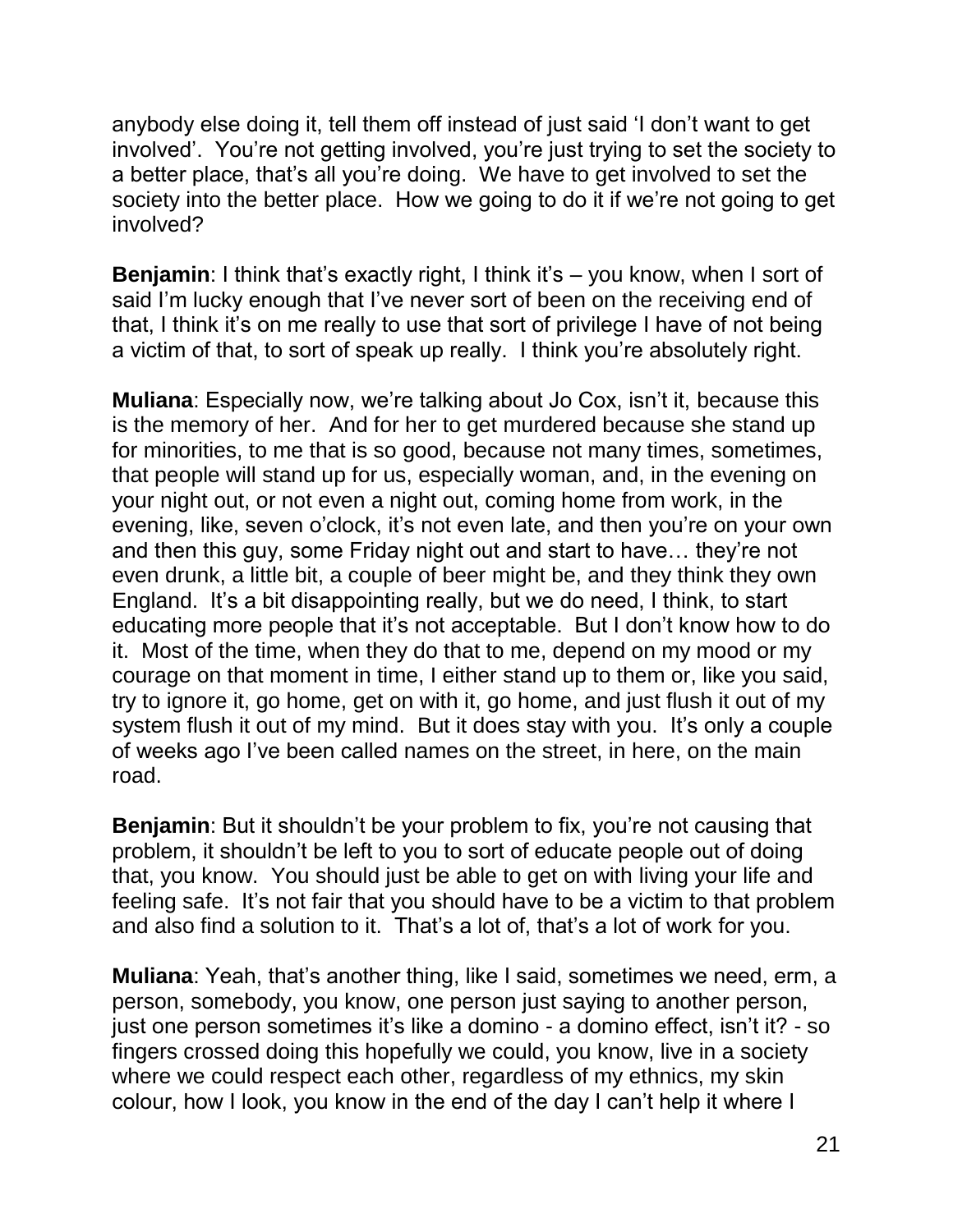born, and I'm sorry, just because you think you born in here and you have white skin mother and father and from Salford you think you are more privileged than me. No! We are all human in the end of the day, but I think we need work on that, that's my opinion - we still do need work on it. Um, that's why when people ask me 'Are you British? Why not become British?' and I said 'I don't believe I have to be a certain label to feel where I belong.' Because I belong, I'm in England, I'm in Manchester and I belong in here, I, I have the right to be here! Why do I have to be one or the other?

**Benjamin**: I can't understand the people who would even want that kind of thing where they would live in a place where everyone is completely the same and, you know I think that's a strength and like an exciting thing about where we live is that we do get to meet people from all over the world and sort of learn from them and, yeah, just like, it makes no sense to me, it just, yeah…

**Muliana**: Yeah, I think one day. Do you think you feel positive we will have that society in the future? A so-called Utopia? In your imagination?

**Benjamin**: I am positive. I think we've – you know, if you look back to, well as far as I can look back in my life, like to the 80s, 90s, I think there has been progress. I think, generally, you know, society does sort of improve but it's slow isn't it? It's like, you know, you kind of, you want to see that change now, you don't want to wait, sort of, 20 years just to be able to feel safe on the streets, you know, it's not hard, like it should, you're not asking for a lot just to be sort of safe and respected, like it's not ...

**Muliana**: [...] I find it a bit - how to say this? - uncomfortable, for me, myself, as so-called ethnic minority, erm, when football is on. Why do you think some people feel like that is, kind of, make them feel British?

**Benjamin**: What, you think it's kind of... is it the atmosphere or is it you find it quite, sort of, it can be quite sort of macho, can't it? It can be quite sort of – it brings out the worst in people in a way.

**Muliana**: Yeah, I suppose you might be right there. [Sighs] I just erm, I wish, I wish, that's another thing, I wish that one day we look at each other's face, and, you know, it doesn't matter what and where, that's another thing for me trying to teach my children, I personally teach my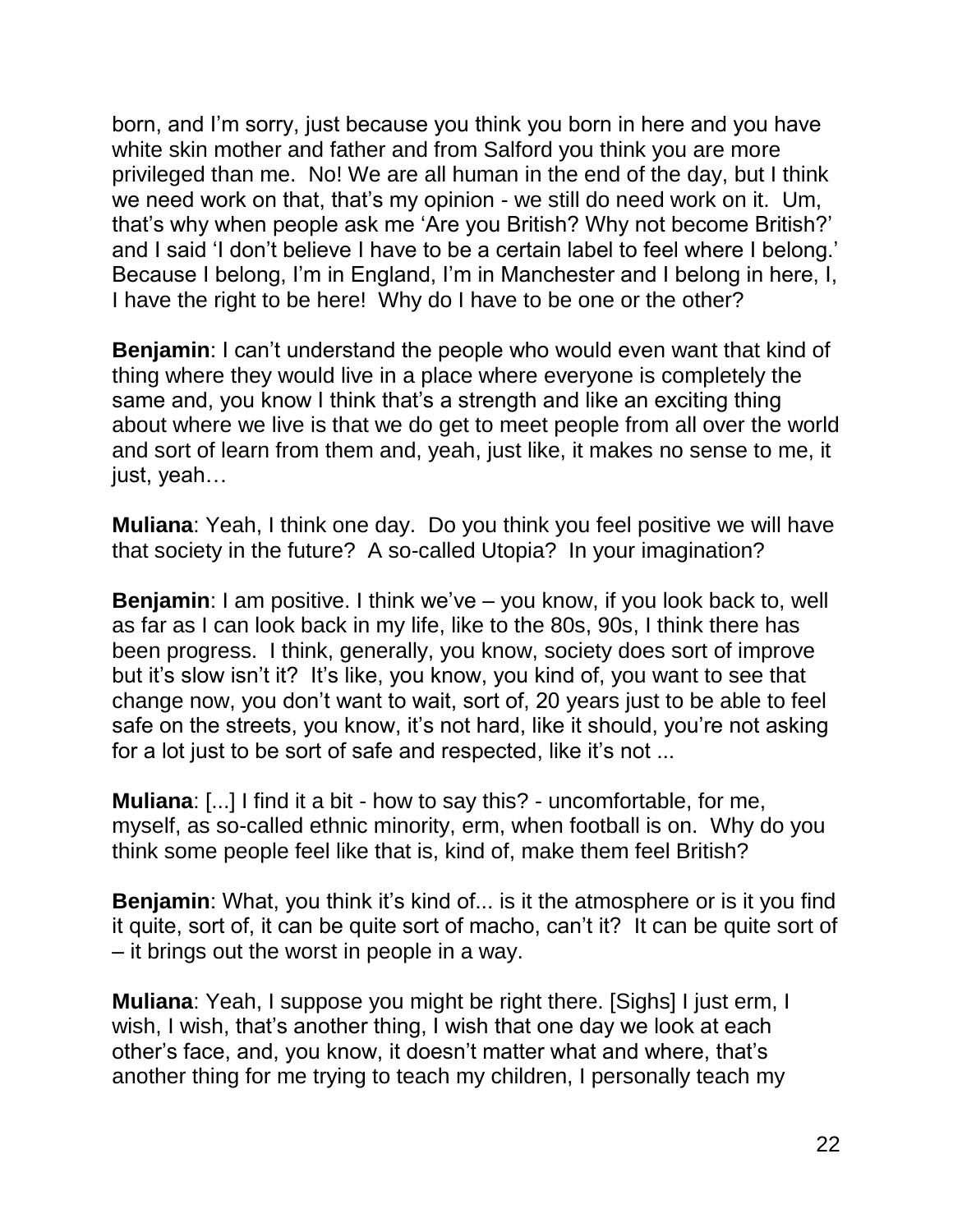children that it doesn't matter where they are, who they are, what colour they are, erm, that we just bleed the same blood…

## **Benjamin**: Yeah.

**Muliana**: Yeah. But I suppose like you said, it's only starting with us, isn't it? And, I'm personally starting with my children, and my friends' children who trust me, erm, because that's the only way. Thankfully, like I said, neither of my children are getting bullied, because they are very strong persons themselves. But I spoke to - a week or so ago - I spoke to people about this, being bullied, because of their ethnics. And I do have friends – because part of the project I do with PHM as well, which is migrations, I have to speak to them about second generation migrants, and I've spoken to these people from the age of nineteen, until thirty-six, and they all say they've been bullied in school as well. And that's what made me realise that we do need to do something about it, without putting ourself in dangers… and that's the fine line, of how we're going to do it without putting ourself in dangers. Um, when, when to stand up, when to back down, when to walk away, learning all those, to me it's a bit, erm, yeah, balancing act, really. And we need your help, we need people's help, we need English people's help, literally begging for them to help us, just to stand up together, you know, to this little tiny minority, might be less than five per cent at the end of the day, but those bad fungus need to be destroyed before destroying the whole plant. I look at it as gardening because I love gardening… [both laugh]

**Conversations between:** Lynne and Hafsah. **Moderator:** Jo. **Date of Interview:** 13 April 2021. **Transcriber:** Jo. **Overseen by PHM staff:** Abir Tobji (More in Culture Labs Project Manager).

**Hafsah**: There are many of us that probably need that interaction with another human being. I found that I kind of took it for granted until it was taken away. Like those little conversations with the postman, or, people delivering things, or, I don't know, the supermarket. Suddenly it was like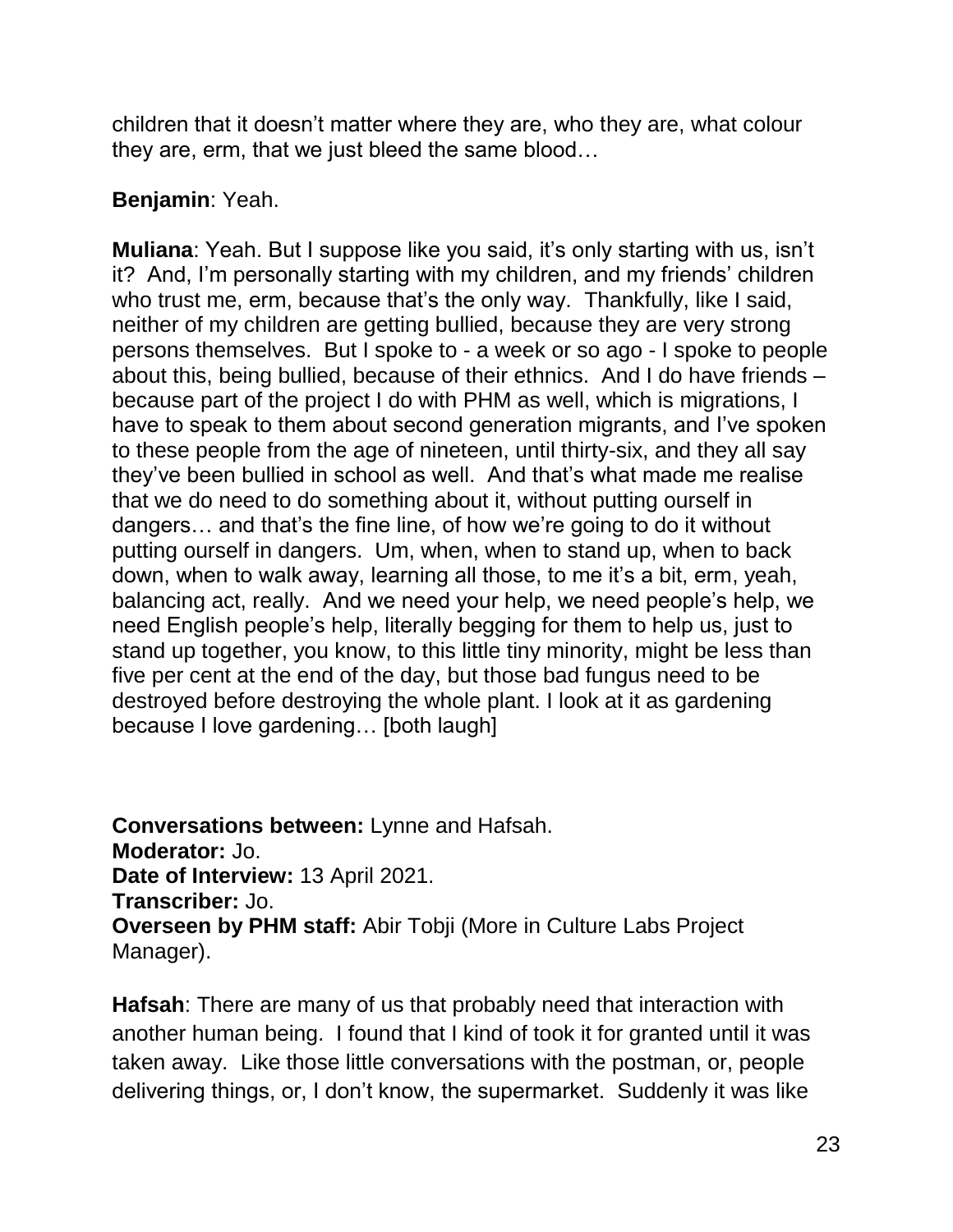everybody was really cautious of each other. It was sad to see that sometimes there was hostility but that hostility came from fear.

**Lynne**: Yeah, I completely get that. And it still feels weird to me. It's like you'll be walking down the street and occasionally you'll see someone literally shove themselves into the hedge to get away and it's like, woah! This is a very strange way of being. It has felt very unnatural this past year. Really unnatural in a lot of ways. I think it will take a while to sort of suddenly realise, ooh! For things to really get back to how they were before. But you're right, we didn't appreciate it did we? Because you don't appreciate what you have until it's not there. And then it's suddenly...

**Hafsah**: [...] What I've realised is, there's nothing like being in a physical space. There's more ways we communicate with each other. And I know we're doing this over the screen, and there is a certain intimacy that's created, but it's definitely not the same thing as people actually meeting.

**Hafsah:** [...] Coming from the East End of London which was very multicultural, coming into Tameside was a huge culture shock. And I mean absolutely, like... I remember... I mean that's going back 27 years. I came in 1993 and I just remember there were no black families in Tameside whatsoever. There were Asians and there were white people and it was very much separated. And I just remember feeling quite, it was such a shock to me coming from the East End of London. And over the years I've seen it change a lot. And then at some point I moved to Lahore for seven, eight years. I had my children and they were quite young. I wanted them to learn the language, learn the culture, so we went and lived in Lahore in Pakistan for eight years. And then I came back and moved into Tameside, and so everywhere I've gone, there's always been this sense of, 'do you actually belong here?'. So I used to go and visit London and they'd say you've got a Manchester twang in your accent. And yet, I can be here and my children have got broad Northern accents. So I remember picking up the younger one and I heard him going, 'Mumeh, it's chucking it down.' And I was like, where did you learn that? And not realising actually our accents are so different. So I say glass and class [Southern accent] and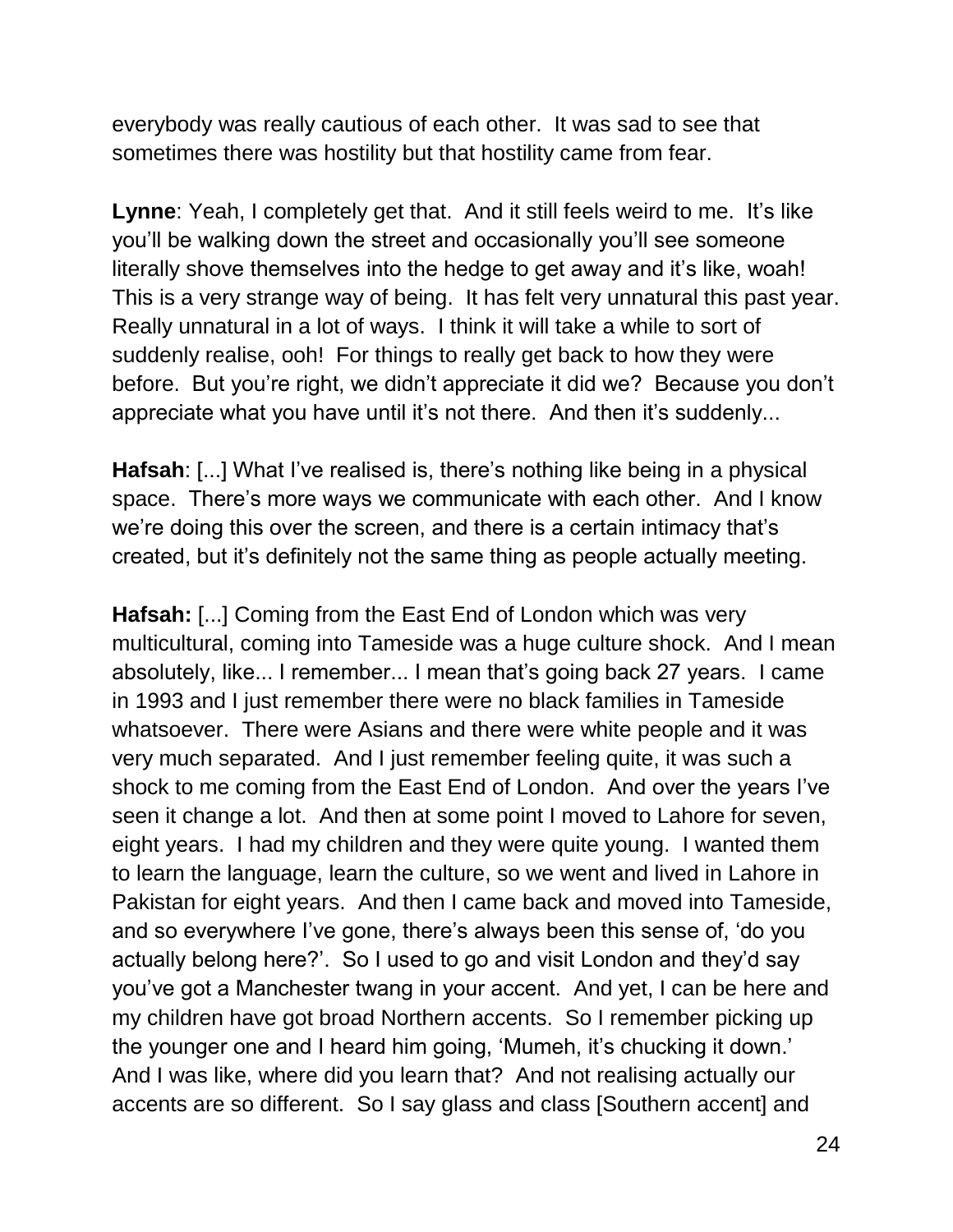they say class [Northern accent]. But they're very Northern. They're very Northern like their dad. And I just remember thinking, where do I… I went to Pakistan and if I spoke Urdu there, they could tell I had this British kind of twang to it. So they knew that I wasn't from Pakistan. And then I came here… yeah, language and the way that we speak and that idea of where is home, you know, for me... I mean, Tameside is my home for me, Manchester. I've been here for so many years, but I also do feel because I travelled and moved to different places, I feel like home is actually this body I travel in. You know, wherever that goes, that's home for me.

**Lynne**: [...] I feel quite rooted here. Maybe it isn't always a good thing. Maybe it should be a thing of... expand your boundaries a bit more. Especially with the pandemic.

**Hafsah**: Definitely. I just think you learn more as well. You see more of the world. You meet people.

**Lynne**: [...] I don't, probably because I'm not religious myself, I don't really engage with much. Because I would never sort of think, oh I'll go to a religious service, or oh I'll go to a religious setting or anything, because it wouldn't be something that works for me personally. So that is probably not so much on my radar [...] I think that's a very big thing that is definitely a thing when you're working in Manchester. People go out a lot. And people mix a lot with other people. And instantly as soon as you're doing that, you're seeing different perspectives to your own. We've lost that at the moment.

**Hafah**: [...] I remember one particular time of coming up to Manchester and being part of a project, a common word project that brought Jewish and Muslim women together in the leaves of a book. And I realised then that that was the very first time that I had sat with a Jewish woman in my life. And I remember thinking, why did it take so long? And it was nothing intentional, it's just our circles never kind of crossed each other. And I just remember thinking, wow, there's so many similarities with the Jewish faith and the Muslim faith and it's not often celebrated. You get a very mediated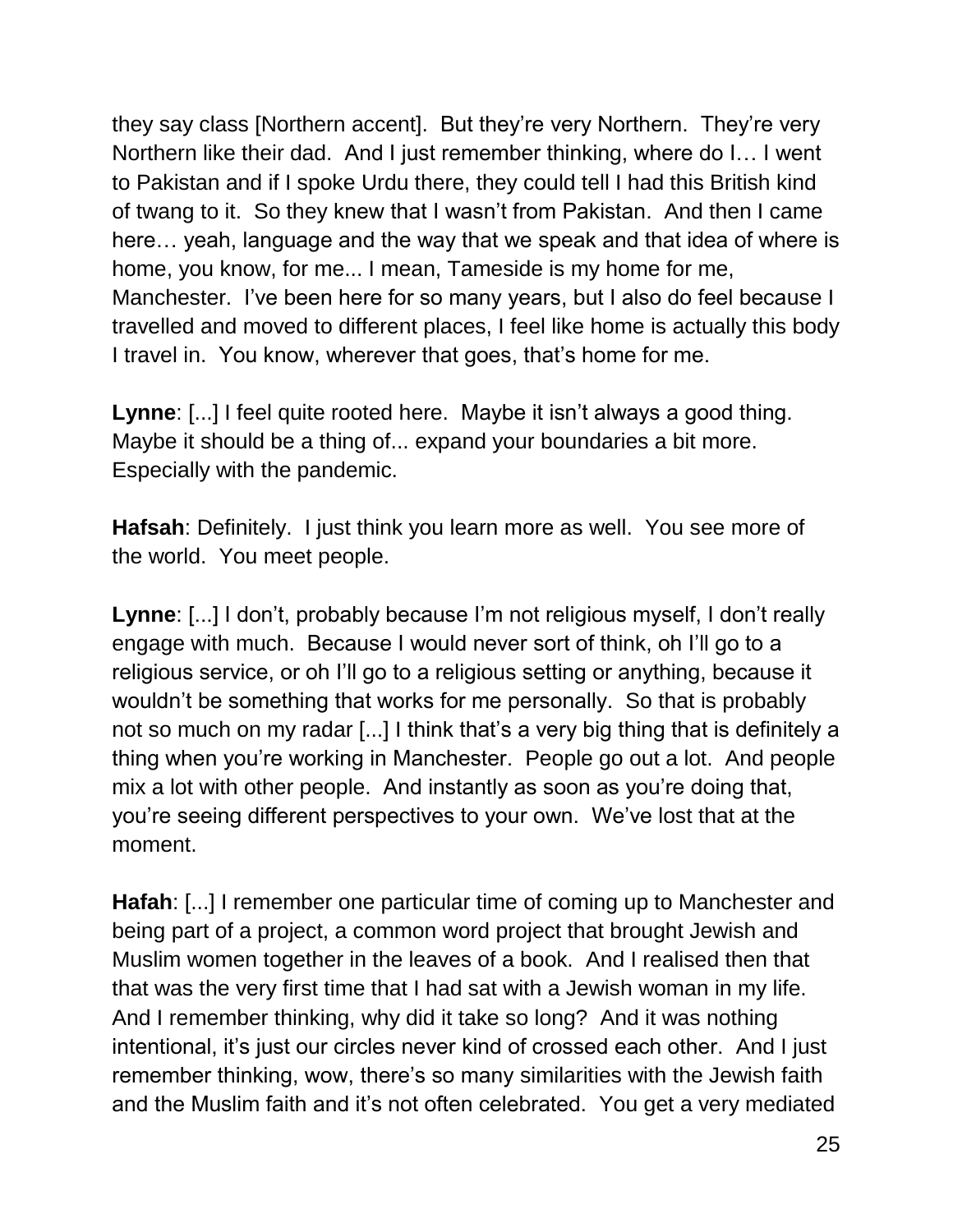lens on this kind of relationship. And so I found that interesting and it made me want to venture out more and learn just about a lot of different people's experiences. I remember that was like a lightbulb moment, just thinking, why did it take so long?

**Lynne**: It is interesting, isn't it? Because, as I say, because I'm not religious myself, it would never sort of probably occur to me to do anything that is in a religious setting. Just because I'd be thinking, ooh, ooh, is someone going to try and persuade me? Ooh. Not that I would find that offensive because I would just ignore it. But it would just sort of, you sort of think, well, maybe you're sort of cutting your nose off a bit there, with things like that.

**Conversations between:** Miriam and Amina. **Moderator:** Cat. **Date of Interview:** 15 April 2021. **Transcriber:** Cat. **Overseen by PHM staff:** Abir Tobji (More in Culture Labs Project Manager).

**Miriam**: So, my job now I have, like, 10 to 12 people that I work with one to one and I would say, I think probably actually every single one of them… So initially, over lockdown we were doing over the phone, talking to them, doing support sessions and each one of my service users at some point was racist either about someone else or towards me when I told them: 'Oh you know, I'm Chinese but I was adopted'. 'Oh my god, you don't sound Chinese. No, you can't be Chinese' - well, I am Chinese! Or comments of, like, you know: 'I wanna move out of this area because there are so many coloured people, there are so many black people, there are so many Asian people' and they're telling me they want to move from an area because there are so many Asian people - they don't know what I look like, they only know what I sound like and on the phone - because I am British, I've been in the UK since I was nine months old - you know, you say to them: 'Well, of course we can move you, but you know I'm Chinese' and it's that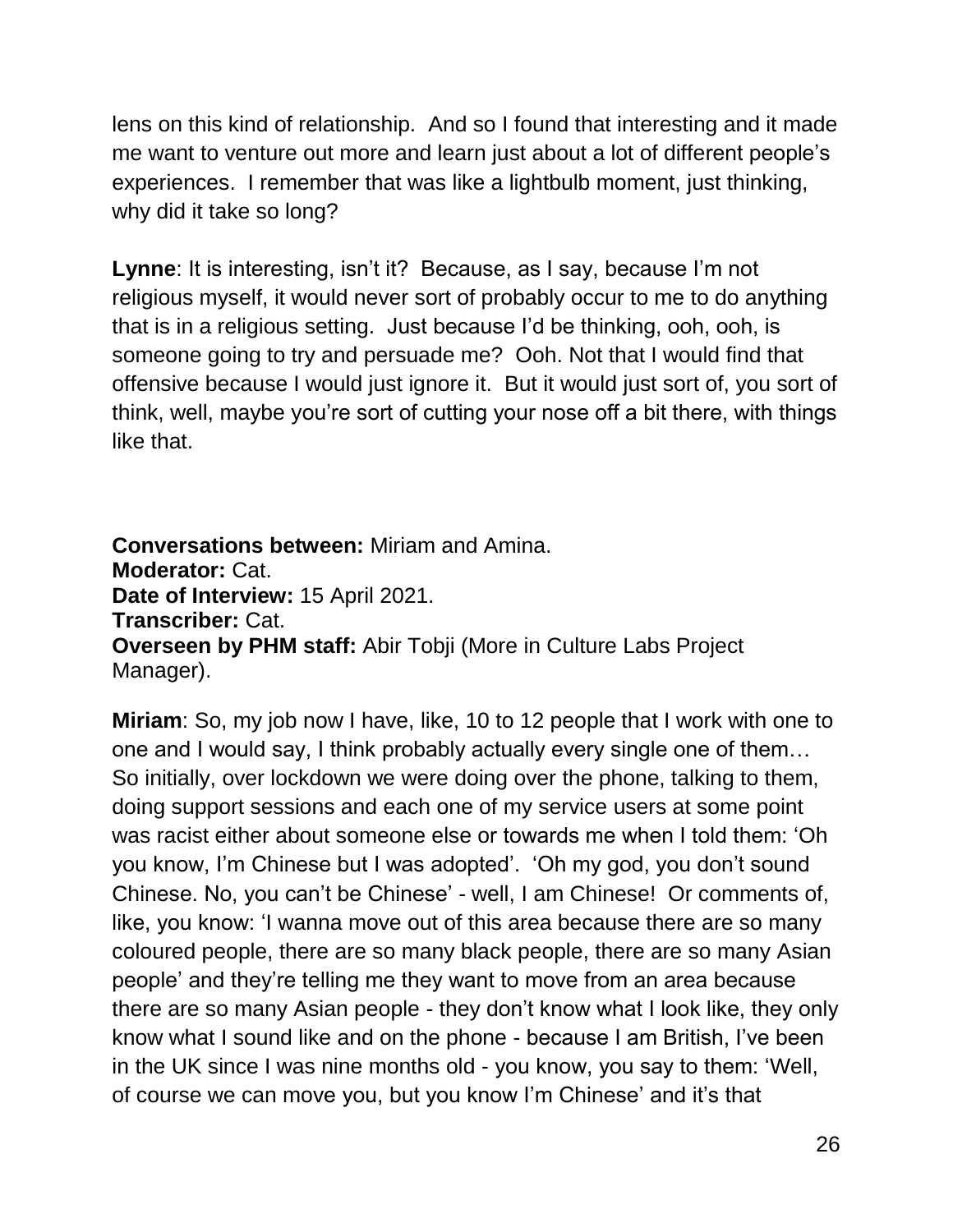awkward moment of it being like... I mean initially when I first started the job it did upset me quite a lot because I've had it my entire life. I've had people my entire life be like either 'Where are you really from?', 'Your English is absolutely fantastic', shouting things down the street at me, like racial slurs… and I was like, I don't want to go into a job where I'm - I don't want to say slaving away - but breaking my back emotionally and physically to support these people as much as I can because I see that they have such high needs, to then have them kind of insult me with something which my entire life has been something which until very, very recently has caused me so much upset and identity crisis of who I am or who I want to be. And then I realised that actually it's not them. I'm not angry at them because these people genuinely have absolutely nothing - they've left school when they were seven or 10 or however old. They have no idea what they're saying or what - I mean, maybe they do. I always struggle as well with the kind of responsibility that people have to kind of… you know, it's like okay, there's a reason but is that an excuse? Do you have to learn to not have, you know... do you know if you are being insulting? Do you know if you're being racist? Do you know if you're being classist or whatever?

**Amina**: [...] I really am passionate about connecting different types of people. I mean, I dunno, I'm really completely hippy-dippy. I'm out there, like, we're all the same, we all need to be connected. And like I said, intergenerational, different cultures... I was brought up in a really multicultural environment - my dad's from Iran, my mum's English and I was brought up in inner-city Birmingham in an area called Small Heath. It was just, so, like, so diverse, it was so culturally diverse.

**Miriam**: Birmingham is very diverse.

**Amina**: Yeah, it was so enriching for me to grow up amongst so many... I mean, as well, I was very lucky as my dad's an artist, my mum works in education, and they're just kind of, very, kind of, a bit hippy-dippy and kind of really bohemian, but like from working class backgrounds as well. So it's nice because I saw - I was mixing with people that were middle class, kind of like working class and from [inaudible] community, from Chinese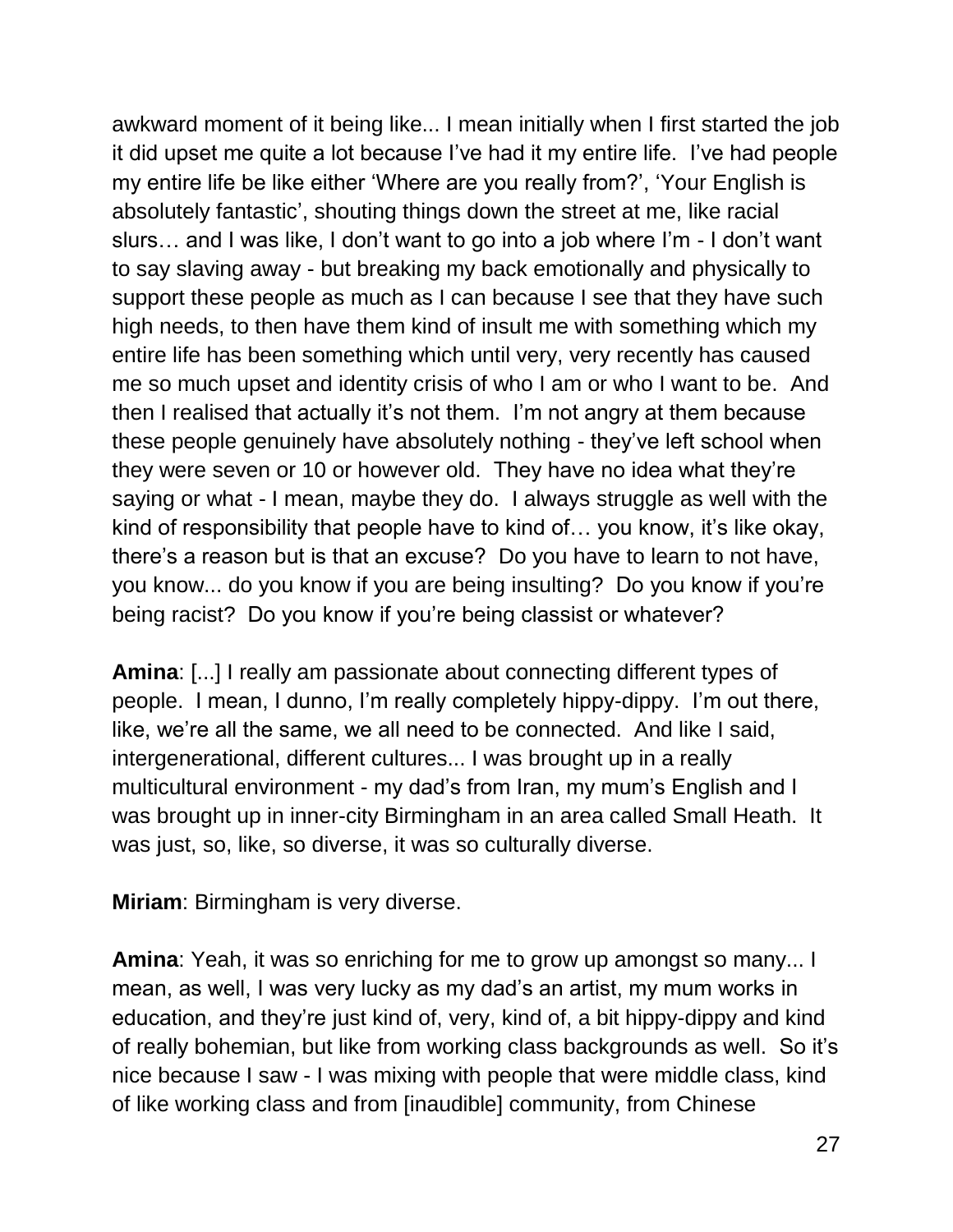community... It was very, very mixed and I love to celebrate our diversity in this country and the melting pot that it is. I just think we should be really proud of it and we should be talking to each other, having dialogue a lot more than we do. And that's what makes me feel really, I dunno, I just feel really warm and fuzzy when I kind of connect with different types of people. At the moment, it is - I think it is older people as well I really, like we were saying, I think there's such a gap there. But, yeah, I dunno, I'm just really interested in people so it's perfect isn't it, because it's like you don't know who you're going to get, I could talk to anyone!

**Conversations between:** Kim and Vanessa. **Moderator:** Roger. **Date of Interview:** 29 April 2021. **Transcriber:** Roger. **Overseen by PHM staff:** Abir Tobji (More in Culture Labs Project Manager).

**Kim**: I came here in 1993, as a student, so I'm from Cumbria, a bit further north from here, originally, and so I applied to Manchester. It was the sort of city where we came for school trips and outings, and it just, you know, as a country girl, we came here every so often, and I thought, gosh, this is where everything happens... So I've been here since 93, really, and I've been here that entire time, erm, just lived one year in France, so we've both lived in different countries. I've never lived in London, but I… yeah, mental health wise, I've been working in prisons and probation settings for a very long time, so there's been a lot of mental health related work around that, and also it's interesting that you said you were involved in cancer screening because, yeah, a year ago I was diagnosed with a brain tumour, so, yeah, so I'm not given a very good prognosis, anyway, I'm still here! I'm still here and I'm sort of not doing treatment any more, but I'm just going my own way at the minute….

**Vanessa**: […] I had this dream as a kid, that I would come to the UK, and I would be on the West End. That was my ultimate dream [both laugh] and that was, you know, in school, those were my passions, was English, History and Drama, and Art, so I always had it in the back of my head that I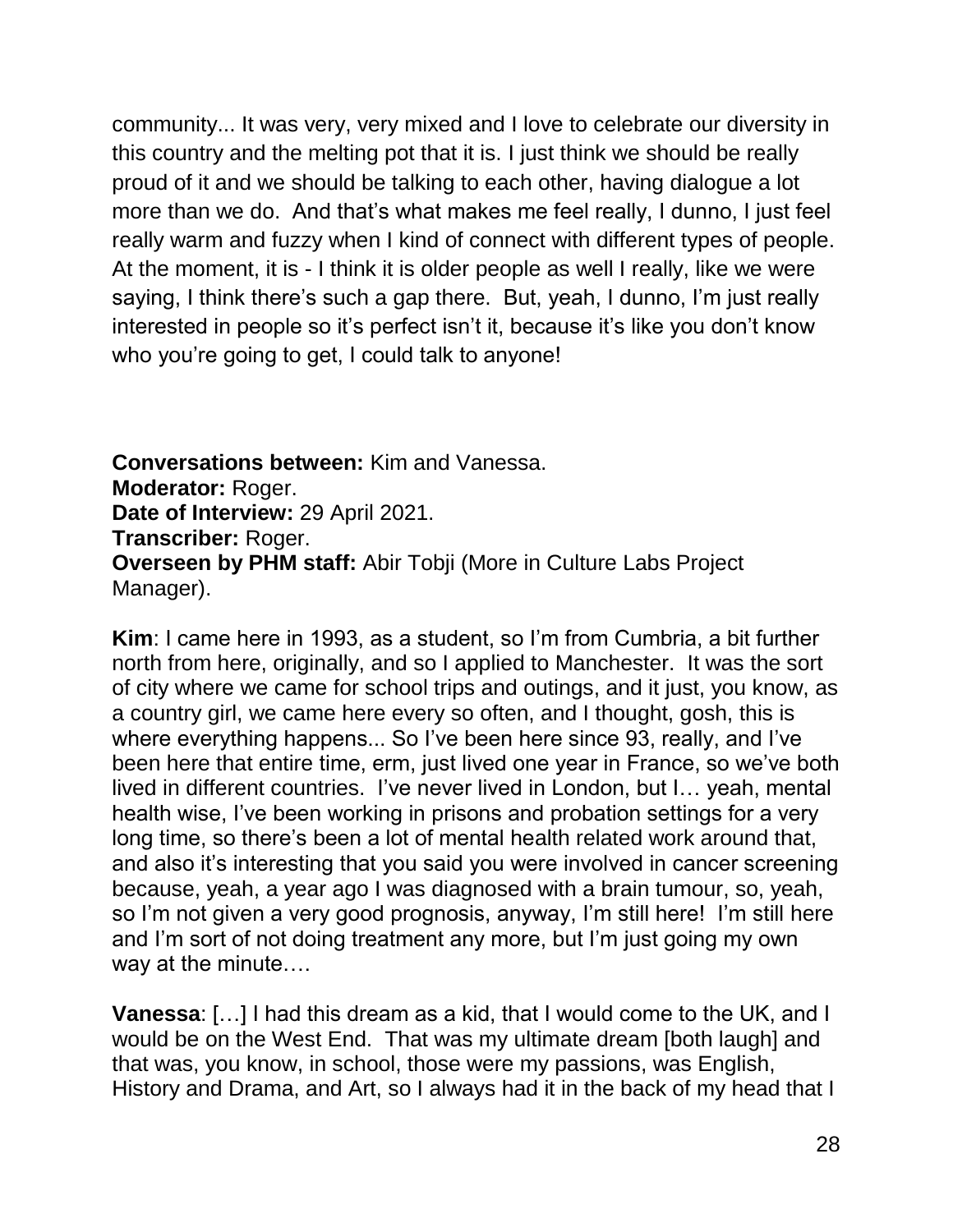was going to come to this magical country, that, you know, you get to experience all these things, you know, because when I was growing up in South Africa it was still very sanctioned, so we had, erm, you know, we weren't... the UK to me was this, like, you know, that American Dream that you would get if you were looking at America, it was this amazing place that embraced art and diversity and culture, and that's just what I wanted. I learned The Phantom of the Opera, the score, word for word, so when I went to go and see it in London when I was about nineteen I was just in awe. So that was my plan. It didn't go to plan, as nothing does when you decide these things [...] Manchester has changed so much in the time I've been here. But even back then, it was just, it had this really chilled vibe, you know, from living in London and I was commuting from Hertfordshire into London central every day for work, you know, and I was doing three hour round trips some days and it was just this busy, busy, busy lifestyle [...] it is real, that disengagement of humanity in London, it's just, you know, Don't look! If anything happens, don't get involved, erm, and then when I used to come here, it was just, you know, it was just a sense of camaraderie amongst the people in the city, so I made the decision that I wanted to move out of London and come up and try life up North, and I've not ever looked back...

**Kim**: [...] Probably one of the best jobs I've ever done was my next job after I was made redundant was at a place called Arts About Manchester [...] that was a really exciting project, it was like a three year funded project from the Big Lottery to develop Black, Asian and Chinese audiences for the arts. There's all this research saying the only black people in the buildings are the cleaners, there's no-one at the top. So that was four glorious years of working with musicians and DJs and writers, poets, dancers. It was just the best fun, we had a lot of budget, we made a lot of good things happen... really, really kind of connected me to the city, I've got so many friends today, even from back then […] I applied for a job to be Reader in Residence at Styal Prison, you know near Wilmslow, and got that job and that was just the best! Again that was the best fun, that was for about a year when I was, erm, going in and doing groups with the women and we were doing all kinds of artistic activity around what we were reading. We'd read extracts or poems and then we'd do a creative writing exercise or we'd do some capoeira dancing, or - gosh, what else did we do? - We did some beatboxing, we did some… yeah, all kinds of stuff. It was just the best... I really, really loved that. I t just kind of got me really interested in the criminal justice world, really, and the rehabilitation stuff you can do with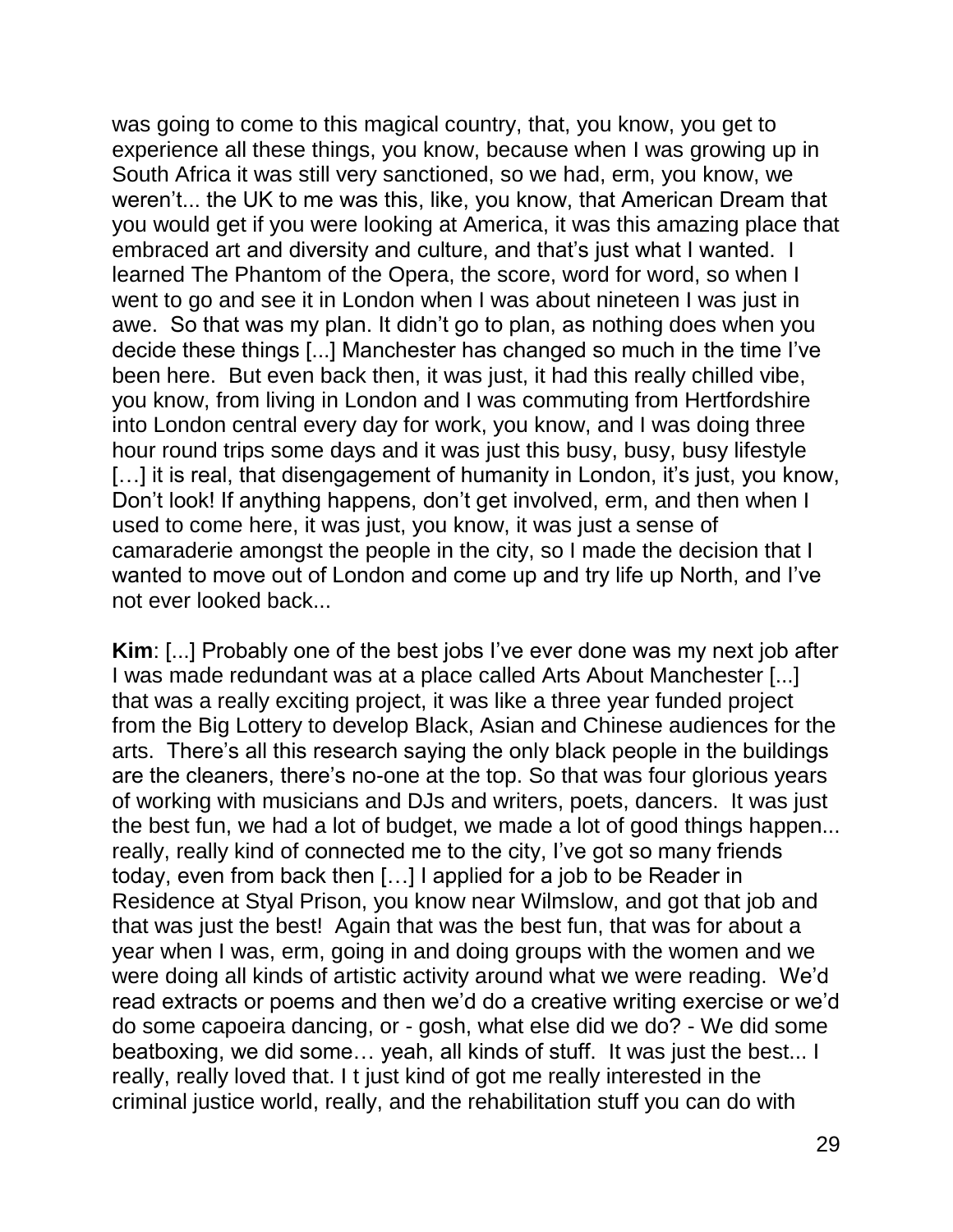creativity [...] When I was in probation, I set up a reading group there which is one of the jobs I've done before in Prison and Probation Hostels, I absolutely loved it, it was the highlight of my week, we'd just sit around and read a short story, read a poem, and then discuss it and then… it was absolutely fantastic...

**Vanessa**: […] We don't have boxes in my home, so, you know, we don't say that's for boys and that's for girls, and that's… I came out as gay four years ago, and, you know, although I've always raised them to be who they are, it's allowed me to learn a lot more about gender and identity and what that means for people, and I've implemented that in my parenting, for the children, and on the back of that it means my daughter is comfortable to say to me 'Mummy, I don't want to wear girls' clothes I want to wear boys' clothes' and obviously they have talked a lot about gender at school […] I love the fact that my children are able to be who they want to be, and that's been really important to me, and I feel that that is, again, something that Manchester allows them to be, you know, in all the places that I've been, Manchester has been one of the places where - you know, yes there is still those elements of, you know, people saying inappropriate comments or, you know, things, but… I can be myself and I don't feel like I can't hold my partner's hand or, without, you know, and people do still look, and we understand that, you know, and a lot of people... it then brings me on to the conversation of, you know, well people say 'Why do you have Pride?' and it's because we, it's the one weekend where we celebrate that we are able to be free. Growing up in South Africa, you know, it was very difficult to be gay, especially when I was a child. But also, it's the one weekend where we can remember the people who haven't lived to see this, you know, and so yes, I'm very fortunate, I love the fact that my kids are growing up in Manchester, and that they are getting to grips with the street art, you know, and the cultural diversity that's in Manchester [...] The moment for me that really showed why Manchester can lead the North in showing how we all kind of are linked together and our camaraderie is the reaction to the bomings. I went to the memorial the day after and it was moving beyond how I've ever seen. I've never experienced an entire city coming together to mourn with people and the feeling of… it didn't matter, there was no… It was everybody. It was gays, straights, Asian, Chinese - we were all stood together. There was no segregation, it was all very… For me, it's the example of what this country should be looking at when they look at how a city comes together and then on then back of that, the idea of then bees and we're a hive and we're all sort of part of this hive of people. I think